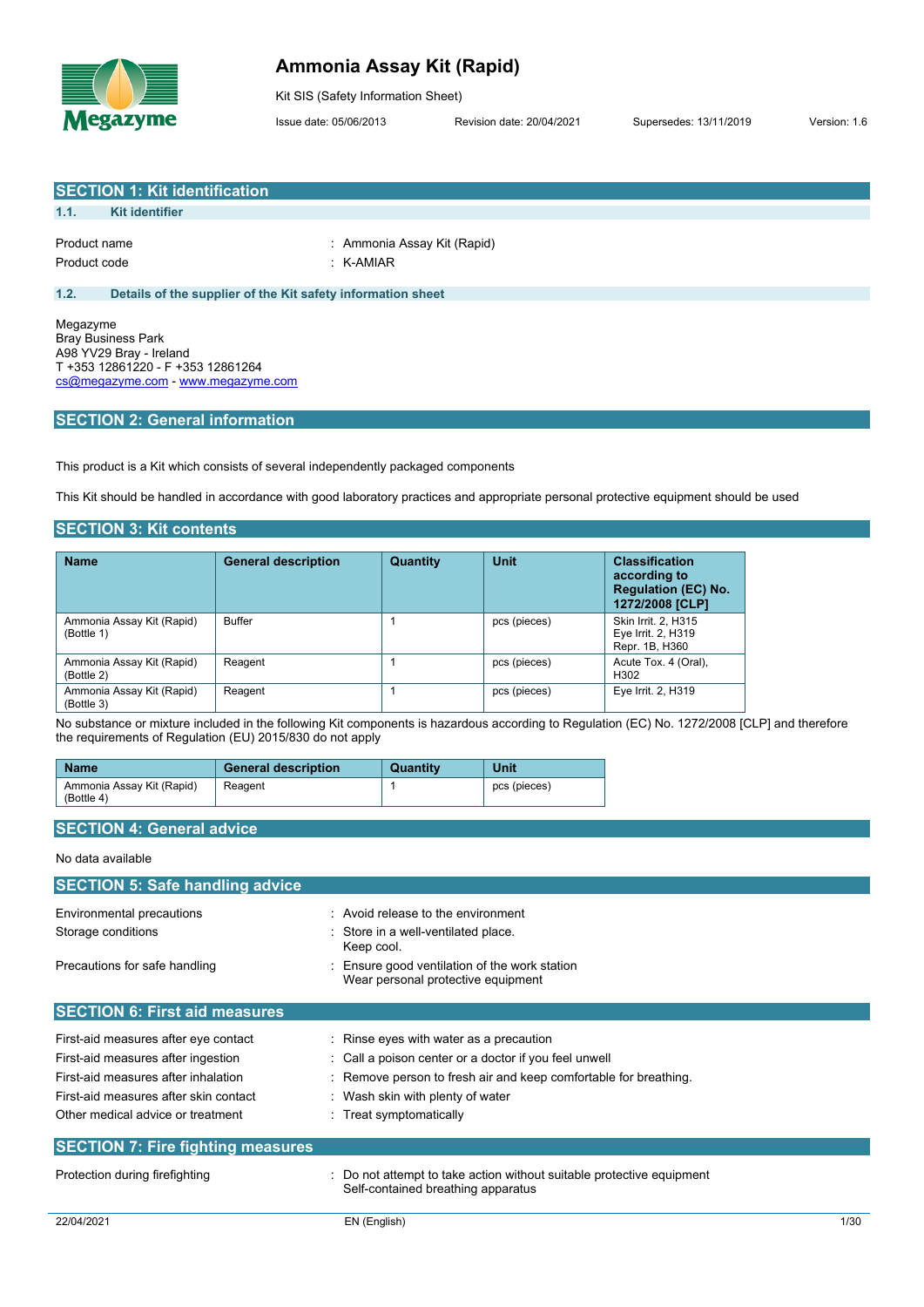# **Ammonia Assay Kit (Rapid)**

Kit SIS (Safety Information Sheet) 

Hazardous decomposition products in case of fire

Complete protective clothing : Toxic fumes may be released

**SECTION 8: Other information**

No data available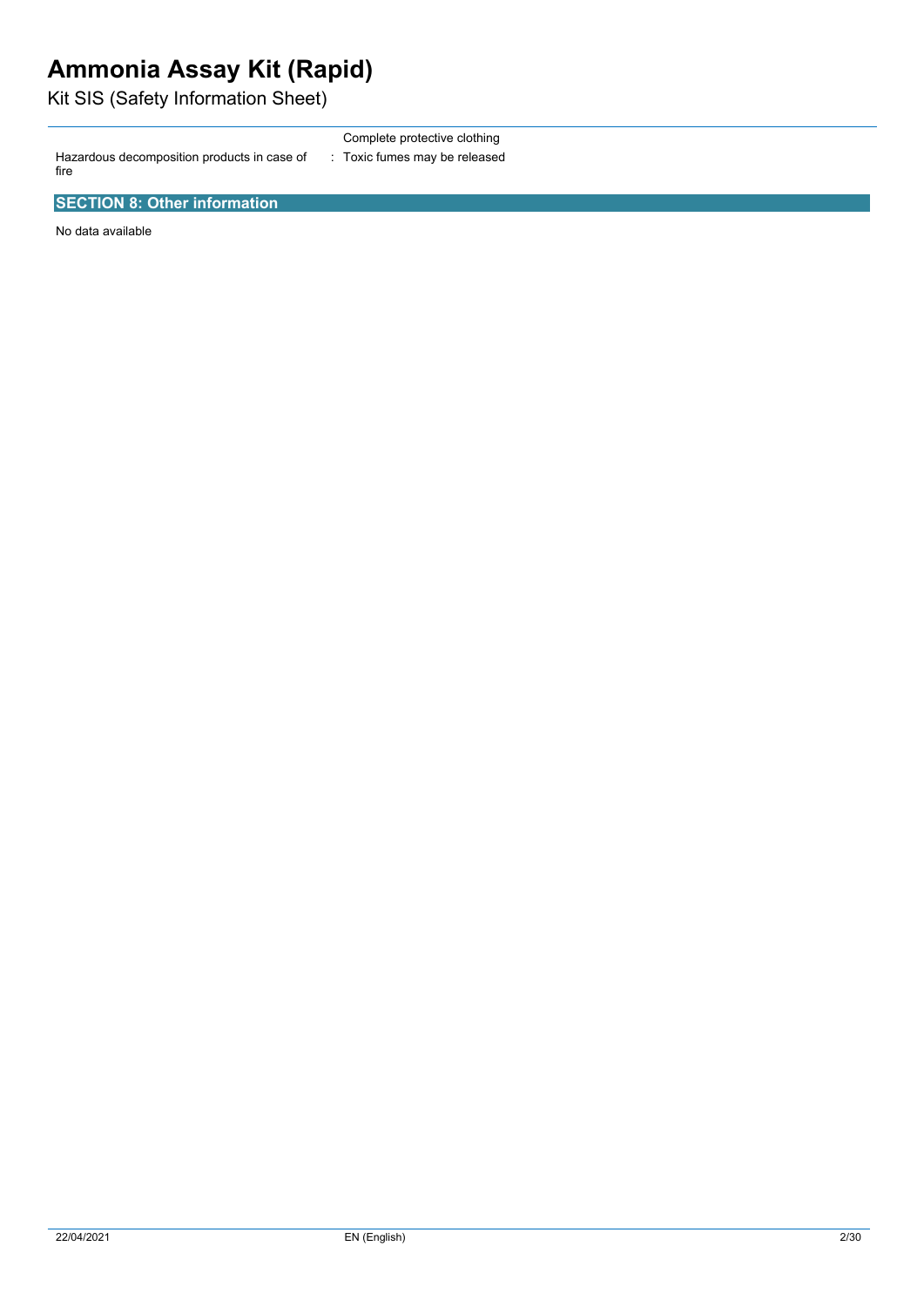

Safety Data Sheet according to Regulation (EU) 2015/830 Issue date: 05/06/2013 Revision date: 22/01/2018 Supersedes version of: 14/03/2017 Version: 1.3

## **SECTION 1: Identification of the substance/mixture and of the company/undertaking**

### **1.1. Product identifier**

| Product form | : Mixture                              |
|--------------|----------------------------------------|
| Product name | : Ammonia Assay Kit (Rapid) (Bottle 4) |
| Product code | $:$ K-AMIAR (Bottle 4)                 |

#### **1.2. Relevant identified uses of the substance or mixture and uses advised against**

#### **1.2.1. Relevant identified uses**

Main use category **Example 20** and the Main use category **in the Contract of America** contract and the Professional use Use of the substance/mixture  $\qquad \qquad : \qquad$  Use as laboratory reagent

**1.2.2. Uses advised against**

No additional information available

**1.3. Details of the supplier of the safety data sheet**

#### **Manufacturer**

Megazyme Bray Business Park A98 YV29 Bray - Ireland T +353 12861220 - F +353 12861264 [cs@megazyme.com](mailto:cs@megazyme.com) - <www.megazyme.com>

#### **1.4. Emergency telephone number**

Emergency number : +353 12861220 [9 am to 5 pm GMT - Monday to Friday]

## **SECTION 2: Hazards identification**

**2.1. Classification of the substance or mixture**

#### **Classification according to Regulation (EC) No. 1272/2008 [CLP]**

Not classified

#### **Adverse physicochemical, human health and environmental effects**

To our knowledge, this product does not present any particular risk, provided it is handled in accordance with good occupational hygiene and safety practice.

#### **2.2. Label elements**

### **Labelling according to Regulation (EC) No. 1272/2008 [CLP]**

EUH-statements : EUH032 - Contact with acids liberates very toxic gas.

Labelling according to: exemption for inner packaging where the contents do not exceed 10ml No labelling required

#### **2.3. Other hazards**

No additional information available

## **SECTION 3: Composition/information on ingredients**

### **3.1. Substances**

Not applicable

#### **3.2. Mixtures**

This mixture does not contain any substances to be mentioned according to the criteria of section 3.2 of REACH Annex II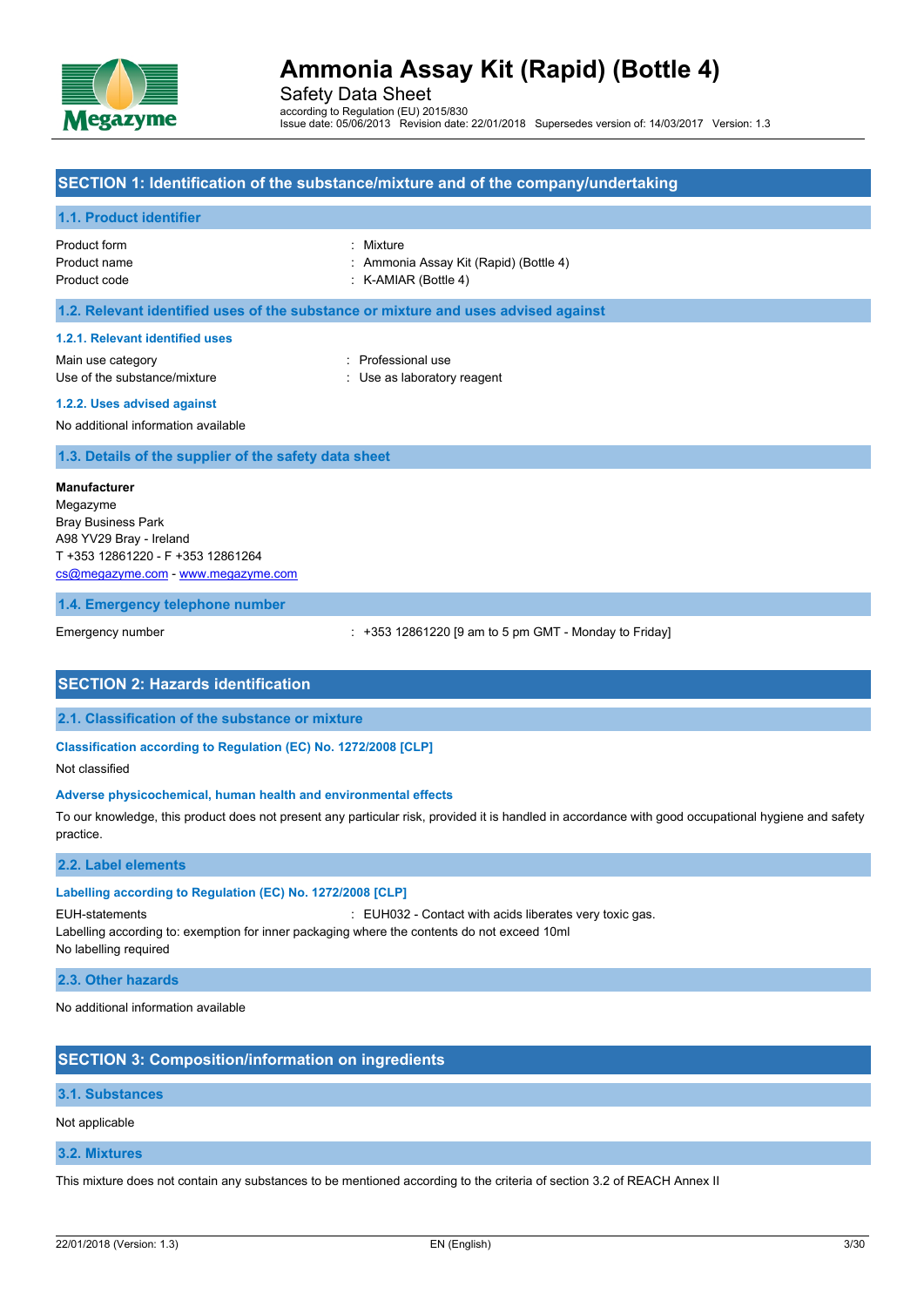Safety Data Sheet

according to Regulation (EU) 2015/830

| <b>SECTION 4: First aid measures</b>                                                                                                                       |                                                                                                                                                                                                             |  |  |  |
|------------------------------------------------------------------------------------------------------------------------------------------------------------|-------------------------------------------------------------------------------------------------------------------------------------------------------------------------------------------------------------|--|--|--|
| 4.1. Description of first aid measures                                                                                                                     |                                                                                                                                                                                                             |  |  |  |
| First-aid measures after inhalation<br>First-aid measures after skin contact<br>First-aid measures after eye contact<br>First-aid measures after ingestion | : Remove person to fresh air and keep comfortable for breathing.<br>: Wash skin with plenty of water.<br>: Rinse eyes with water as a precaution.<br>: Call a poison center or a doctor if you feel unwell. |  |  |  |
| 4.2. Most important symptoms and effects, both acute and delayed                                                                                           |                                                                                                                                                                                                             |  |  |  |
| No additional information available                                                                                                                        |                                                                                                                                                                                                             |  |  |  |
| 4.3. Indication of any immediate medical attention and special treatment needed                                                                            |                                                                                                                                                                                                             |  |  |  |

Treat symptomatically.

| <b>SECTION 5: Firefighting measures</b>                                            |                                                                                                                                           |  |  |  |  |
|------------------------------------------------------------------------------------|-------------------------------------------------------------------------------------------------------------------------------------------|--|--|--|--|
| 5.1. Extinguishing media                                                           |                                                                                                                                           |  |  |  |  |
| Suitable extinguishing media                                                       | Water spray. Dry powder. Foam. Carbon dioxide.                                                                                            |  |  |  |  |
| 5.2. Special hazards arising from the substance or mixture                         |                                                                                                                                           |  |  |  |  |
| Hazardous decomposition products in case of fire<br>: Toxic fumes may be released. |                                                                                                                                           |  |  |  |  |
| 5.3. Advice for firefighters                                                       |                                                                                                                                           |  |  |  |  |
| Protection during firefighting                                                     | Do not attempt to take action without suitable protective equipment. Self-contained<br>breathing apparatus. Complete protective clothing. |  |  |  |  |

| <b>SECTION 6: Accidental release measures</b>                                                                                                                                                                           |  |  |  |  |
|-------------------------------------------------------------------------------------------------------------------------------------------------------------------------------------------------------------------------|--|--|--|--|
| 6.1. Personal precautions, protective equipment and emergency procedures                                                                                                                                                |  |  |  |  |
| 6.1.1. For non-emergency personnel<br>Emergency procedures<br>: Ventilate spillage area.                                                                                                                                |  |  |  |  |
| 6.1.2. For emergency responders<br>Protective equipment<br>Do not attempt to take action without suitable protective equipment. For further information<br>refer to section 8: "Exposure controls/personal protection". |  |  |  |  |
| <b>6.2. Environmental precautions</b>                                                                                                                                                                                   |  |  |  |  |
| Avoid release to the environment.                                                                                                                                                                                       |  |  |  |  |
| 6.3. Methods and material for containment and cleaning up                                                                                                                                                               |  |  |  |  |
| Methods for cleaning up<br>Take up liquid spill into absorbent material.<br>Other information<br>Dispose of materials or solid residues at an authorized site.                                                          |  |  |  |  |

**6.4. Reference to other sections** For further information refer to section 13.

| <b>SECTION 7: Handling and storage</b>            |                                                                                                                                                                                              |
|---------------------------------------------------|----------------------------------------------------------------------------------------------------------------------------------------------------------------------------------------------|
| 7.1. Precautions for safe handling                |                                                                                                                                                                                              |
| Precautions for safe handling<br>Hygiene measures | : Ensure good ventilation of the work station. Wear personal protective equipment.<br>: Do not eat, drink or smoke when using this product. Always wash hands after handling the<br>product. |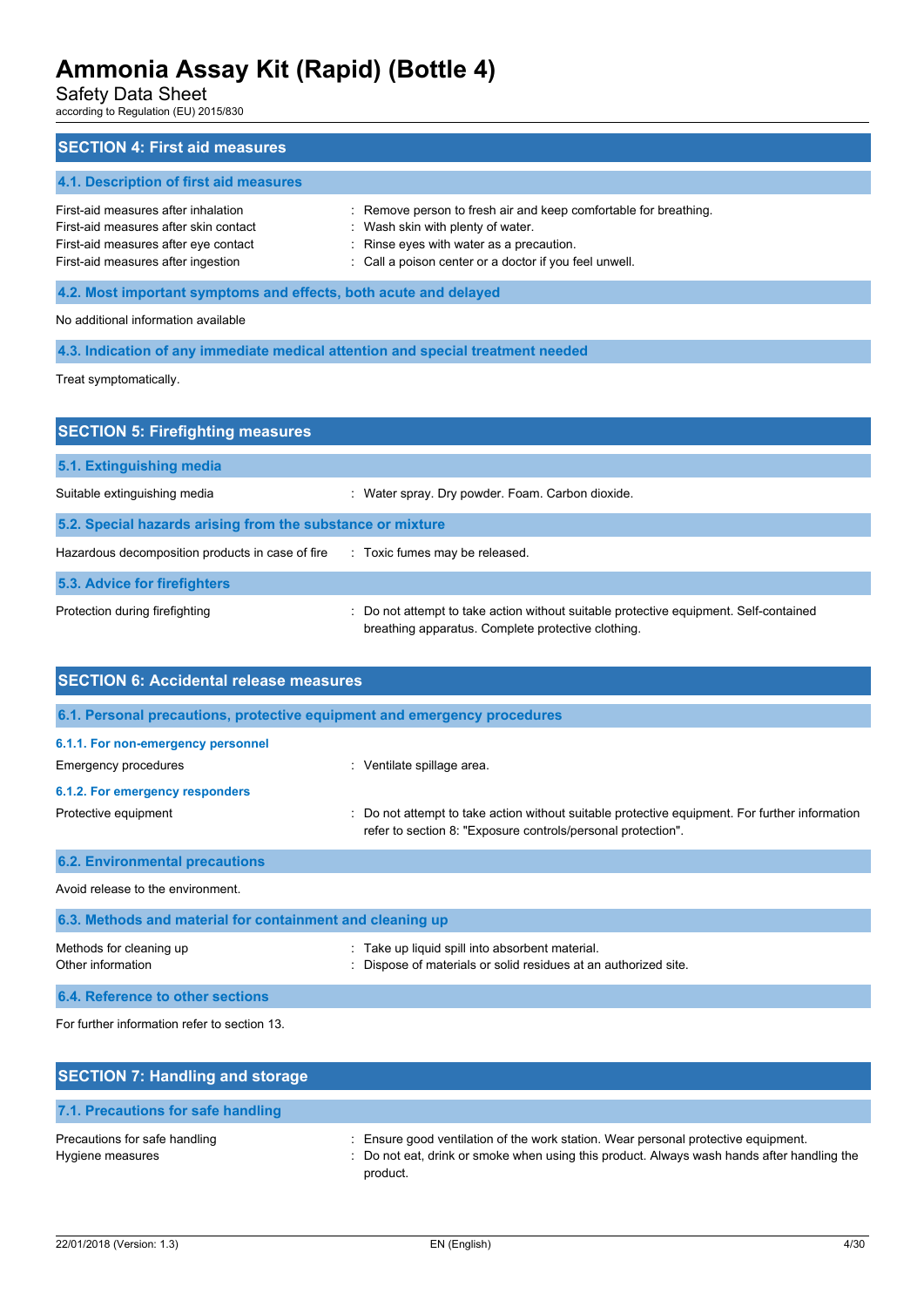Safety Data Sheet

according to Regulation (EU) 2015/830

## **7.2. Conditions for safe storage, including any incompatibilities**

Storage conditions **Storage conditions** : Store in a well-ventilated place. Keep cool.

## **7.3. Specific end use(s)**

No additional information available

## **SECTION 8: Exposure controls/personal protection**

## **8.1. Control parameters**

### No additional information available

**8.2. Exposure controls**

### **Appropriate engineering controls:**

Ensure good ventilation of the work station.

| Hand protection:  |                      |                       |                |                    |                   |
|-------------------|----------------------|-----------------------|----------------|--------------------|-------------------|
| Protective gloves |                      |                       |                |                    |                   |
| Type              | Material             | Permeation            | Thickness (mm) | <b>Penetration</b> | <b>Standard</b>   |
| Disposable gloves | Nitrile rubber (NBR) | $3$ ( $> 60$ minutes) |                | 2 (< 1.5)          | <b>EN ISO 374</b> |

| <b>Eye protection:</b> |         |                          |                 |  |
|------------------------|---------|--------------------------|-----------------|--|
| Safety glasses         |         |                          |                 |  |
| Type                   | Use     | <b>Characteristics</b>   | <b>Standard</b> |  |
| Safety glasses         | Droplet | clear, With side shields | <b>EN 174</b>   |  |

| Skin and body protection:         |                 |  |  |
|-----------------------------------|-----------------|--|--|
| Wear suitable protective clothing |                 |  |  |
| Type                              | <b>Standard</b> |  |  |
| Lab coat                          |                 |  |  |

| <b>Respiratory protection:</b>                                           |         |                                        |                 |
|--------------------------------------------------------------------------|---------|----------------------------------------|-----------------|
| In case of insufficient ventilation, wear suitable respiratory equipment |         |                                        |                 |
| <b>Device</b><br><b>Filter type</b>                                      |         | <b>Condition</b>                       | <b>Standard</b> |
| Dust mask                                                                | Type P1 | <b>Protection for Liquid particles</b> | EN 143, EN 149  |

### **Personal protective equipment symbol(s):**



**Environmental exposure controls:** Avoid release to the environment.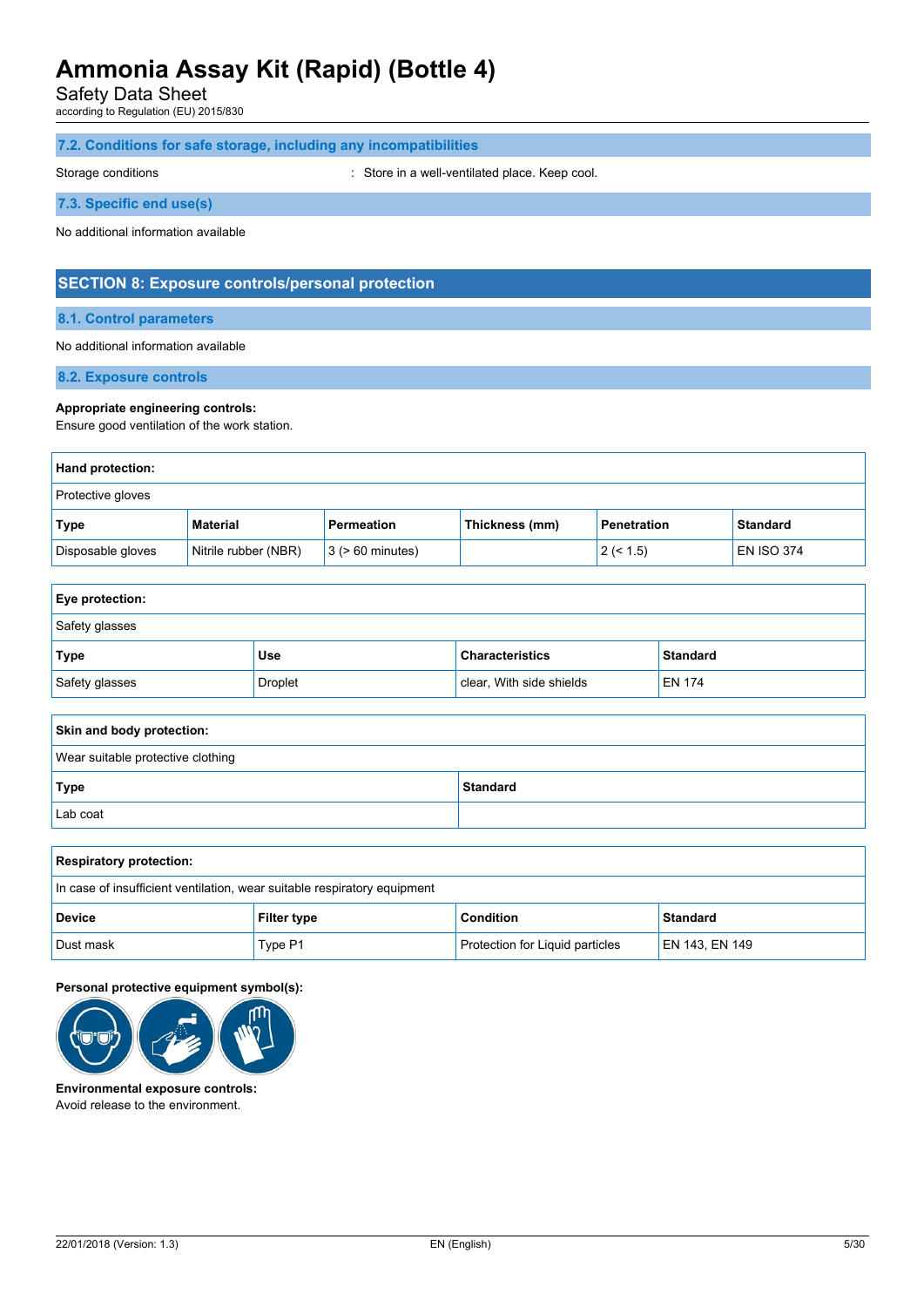Safety Data Sheet

according to Regulation (EU) 2015/830

## **SECTION 9: Physical and chemical properties**

## **9.1. Information on basic physical and chemical properties**

|   | Liquid            |
|---|-------------------|
|   | Colourless.       |
|   | None.             |
|   | No data available |
| t | 8                 |
|   | No data available |
|   | Not applicable    |
|   | No data available |
|   | No data available |
|   | No data available |
|   | No data available |
|   | No data available |
|   | Not applicable    |
|   | No data available |
|   | No data available |
|   | No data available |
|   | Soluble in water. |
|   | No data available |
|   | No data available |
|   | No data available |
|   | No data available |
|   | No data available |
|   | No data available |
|   |                   |

### **9.2. Other information**

No additional information available

## **SECTION 10: Stability and reactivity**

## **10.1. Reactivity**

The product is non-reactive under normal conditions of use, storage and transport.

## **10.2. Chemical stability**

Stable under normal conditions.

**10.3. Possibility of hazardous reactions**

Contact with acids liberates very toxic gas.

**10.4. Conditions to avoid**

None under recommended storage and handling conditions (see section 7).

**10.5. Incompatible materials**

### Acids.

**10.6. Hazardous decomposition products**

Under normal conditions of storage and use, hazardous decomposition products should not be produced.

| <b>SECTION 11: Toxicological information</b>                                    |                                                    |  |
|---------------------------------------------------------------------------------|----------------------------------------------------|--|
| 11.1. Information on toxicological effects                                      |                                                    |  |
| Acute toxicity (oral)<br>Acute toxicity (dermal)<br>Acute toxicity (inhalation) | Not classified<br>Not classified<br>Not classified |  |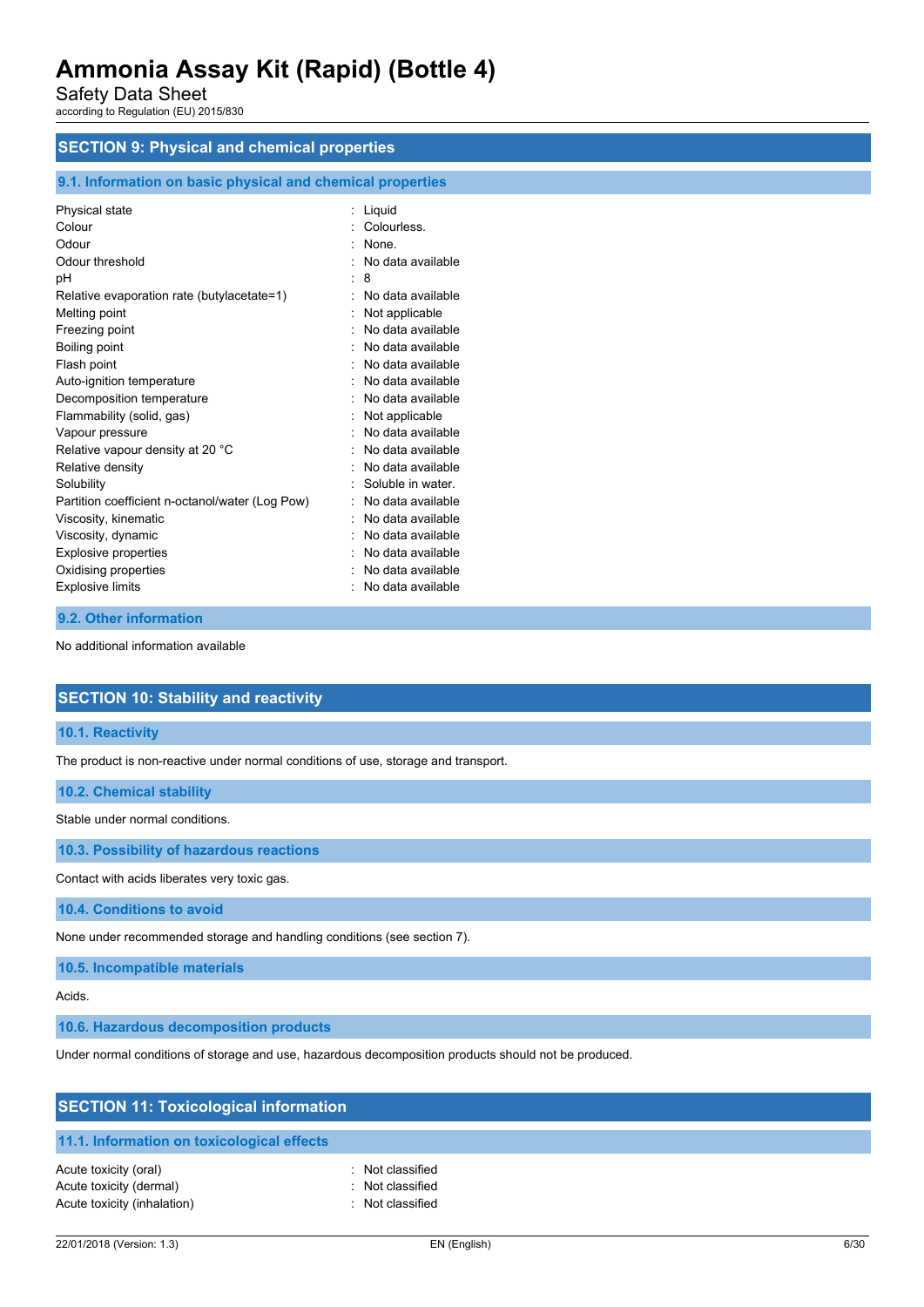Safety Data Sheet

according to Regulation (EU) 2015/830

| Skin corrosion/irritation         | : Not classified<br>pH: 8 |
|-----------------------------------|---------------------------|
| Serious eye damage/irritation     | : Not classified<br>pH: 8 |
| Respiratory or skin sensitisation | : Not classified          |
| Germ cell mutagenicity            | : Not classified          |
| Carcinogenicity                   | : Not classified          |
| Reproductive toxicity             | : Not classified          |
| STOT-single exposure              | : Not classified          |
| STOT-repeated exposure            | : Not classified          |
| Aspiration hazard                 | : Not classified          |

| <b>SECTION 12: Ecological information</b>                    |                                                                                                                            |
|--------------------------------------------------------------|----------------------------------------------------------------------------------------------------------------------------|
| 12.1. Toxicity                                               |                                                                                                                            |
| Ecology - general                                            | : The product is not considered harmful to aquatic organisms nor to cause long-term adverse<br>effects in the environment. |
| Hazardous to the aquatic environment, short-term<br>(acute)  | : Not classified                                                                                                           |
| Hazardous to the aquatic environment, long-term<br>(chronic) | : Not classified                                                                                                           |
| 12.2. Persistence and degradability                          |                                                                                                                            |
| No additional information available                          |                                                                                                                            |
| 12.3. Bioaccumulative potential                              |                                                                                                                            |
| No additional information available                          |                                                                                                                            |
| 12.4. Mobility in soil                                       |                                                                                                                            |
| No additional information available                          |                                                                                                                            |
| 12.5. Results of PBT and vPvB assessment                     |                                                                                                                            |
| No additional information available                          |                                                                                                                            |
| 12.6. Other adverse effects                                  |                                                                                                                            |
| No additional information available                          |                                                                                                                            |
| <b>SECTION 13: Disposal considerations</b>                   |                                                                                                                            |

## **13.1. Waste treatment methods**

Waste treatment methods : Dispose of contents/container in accordance with licensed collector's sorting instructions.

| <b>SECTION 14: Transport information</b>         |                |  |
|--------------------------------------------------|----------------|--|
| In accordance with ADR / RID / IMDG / IATA / ADN |                |  |
| <b>ADR</b>                                       | <b>IATA</b>    |  |
| 14.1. UN number                                  |                |  |
| Not applicable                                   | Not applicable |  |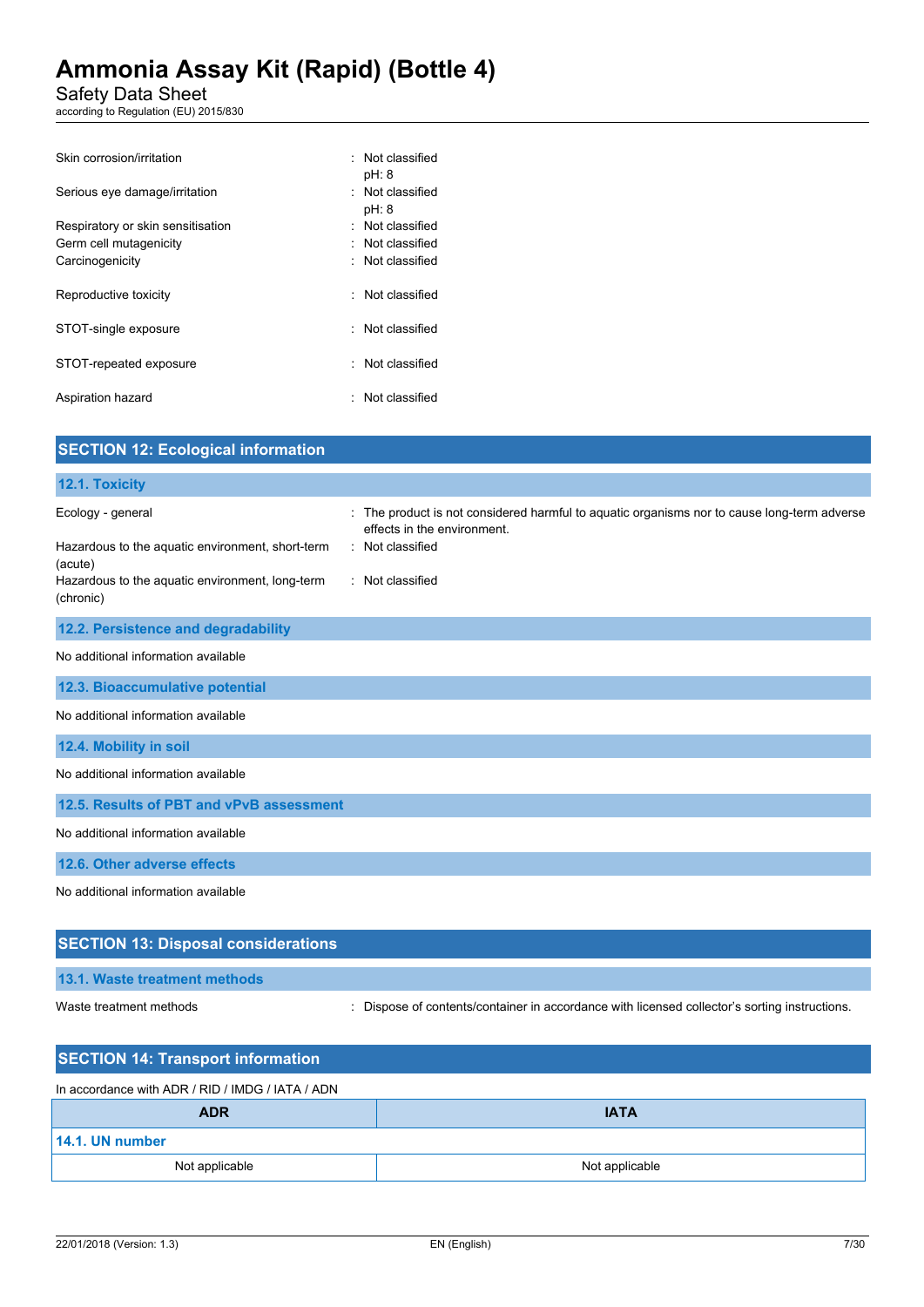Safety Data Sheet

according to Regulation (EU) 2015/830

| 14.2. UN proper shipping name          |                |
|----------------------------------------|----------------|
| Not applicable                         | Not applicable |
| 14.3. Transport hazard class(es)       |                |
| Not applicable                         | Not applicable |
| 14.4. Packing group                    |                |
| Not applicable                         | Not applicable |
| <b>14.5. Environmental hazards</b>     |                |
| Not applicable                         | Not applicable |
| No supplementary information available |                |

### **14.6. Special precautions for user**

## **Overland transport**

Not applicable

## **Air transport**

Not applicable

**14.7. Transport in bulk according to Annex II of Marpol and the IBC Code**

Not applicable

## **SECTION 15: Regulatory information**

**15.1. Safety, health and environmental regulations/legislation specific for the substance or mixture**

#### **15.1.1. EU-Regulations**

Contains no REACH substances with Annex XVII restrictions

Contains no substance on the REACH candidate list

Contains no REACH Annex XIV substances

Contains no substance subject to Regulation (EU) No 649/2012 of the European Parliament and of the Council of 4 July 2012 concerning the export and import of hazardous chemicals.

Contains no substance subject to Regulation (EU) No 2019/1021 of the European Parliament and of the Council of 20 June 2019 on persistent organic pollutants

#### **15.1.2. National regulations**

No additional information available

**15.2. Chemical safety assessment**

No chemical safety assessment has been carried out

## **SECTION 16: Other information**

| <b>Full text of H- and EUH-statements:</b> |                                              |
|--------------------------------------------|----------------------------------------------|
| EUH032                                     | Contact with acids liberates very toxic gas. |

SDS EU (REACH Annex II)

This information is based on our current knowledge and is intended to describe the product for the purposes of health, safety and environmental requirements only. It should not therefore be construed as guaranteeing any specific property of the product.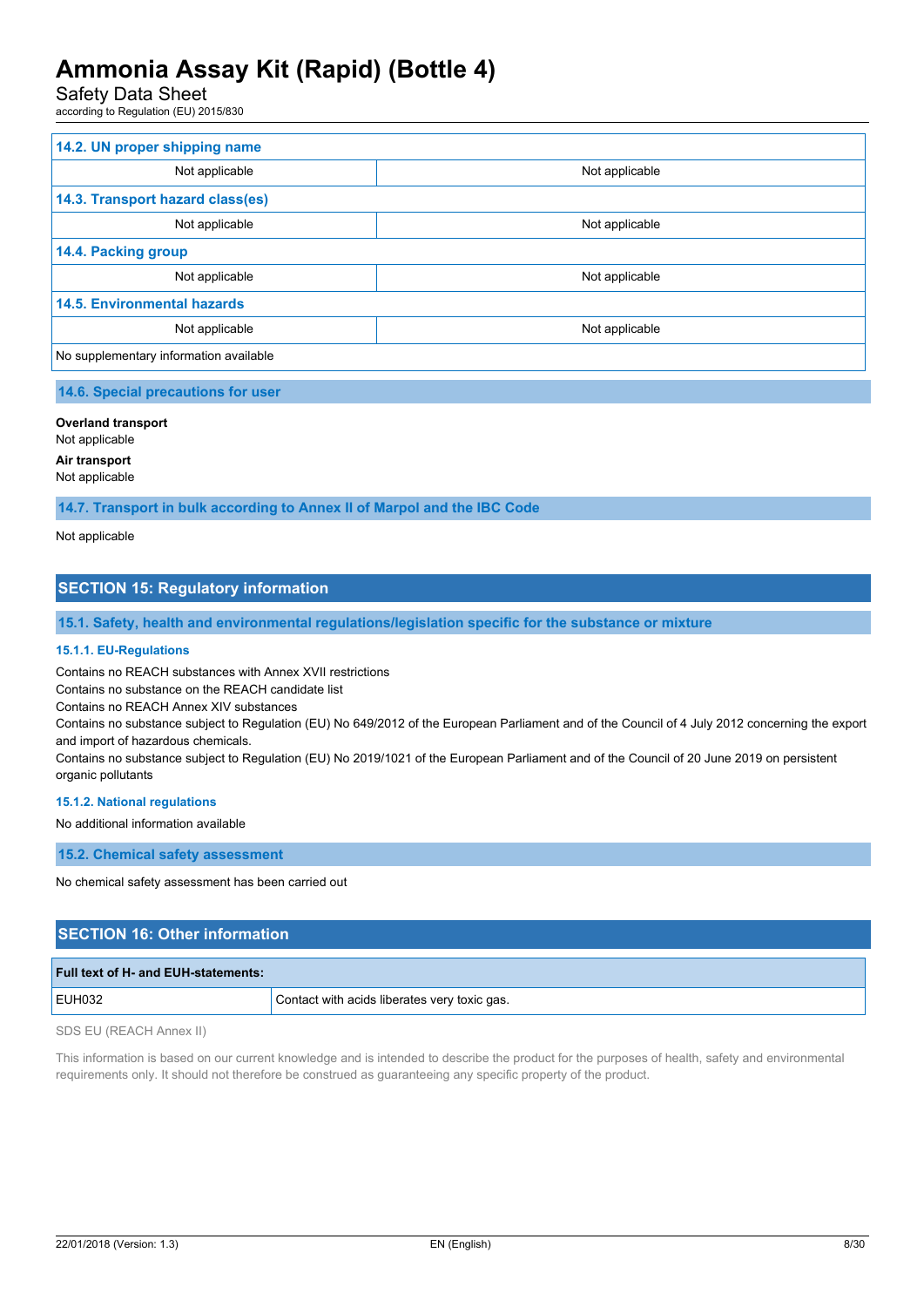

Safety Data Sheet according to Regulation (EU) 2015/830 Issue date: 05/06/2013 Revision date: 13/11/2019 Supersedes version of: 22/01/2018 Version: 1.4

## **SECTION 1: Identification of the substance/mixture and of the company/undertaking**

### **1.1. Product identifier**

| Product form | : Mixture                              |
|--------------|----------------------------------------|
| Product name | : Ammonia Assay Kit (Rapid) (Bottle 3) |
| Product code | $:$ K-AMIAR (Bottle 3)                 |

## **1.2. Relevant identified uses of the substance or mixture and uses advised against**

#### **1.2.1. Relevant identified uses**

Main use category **Example 20** and 20 and 20 and 20 and 20 and 20 and 20 and 20 and 20 and 20 and 20 and 20 and 20 and 20 and 20 and 20 and 20 and 20 and 20 and 20 and 20 and 20 and 20 and 20 and 20 and 20 and 20 and 20 an Use of the substance/mixture in the substance of the substance of the substance in the substance of the substance of the substance of the substance of the substance of the substance of the substance of the substance of the

**1.2.2. Uses advised against**

No additional information available

**1.3. Details of the supplier of the safety data sheet**

#### **Manufacturer**

Megazyme Bray Business Park A98 YV29 Bray - Ireland T +353 12861220 - F +353 12861264 [cs@megazyme.com](mailto:cs@megazyme.com) - <www.megazyme.com>

#### **1.4. Emergency telephone number**

Emergency number **Emergency** number : +353 12861220 [9 am to 5 pm GMT - Monday to Friday]

| <b>SECTION 2: Hazards identification</b>                                                    |                                                                                                                                                                                                                                                                                                                                                                                          |
|---------------------------------------------------------------------------------------------|------------------------------------------------------------------------------------------------------------------------------------------------------------------------------------------------------------------------------------------------------------------------------------------------------------------------------------------------------------------------------------------|
| 2.1. Classification of the substance or mixture                                             |                                                                                                                                                                                                                                                                                                                                                                                          |
| Classification according to Regulation (EC) No. 1272/2008 [CLP]                             |                                                                                                                                                                                                                                                                                                                                                                                          |
| Serious eye damage/eye irritation, Category 2<br>Full text of H statements : see section 16 | H319                                                                                                                                                                                                                                                                                                                                                                                     |
| Adverse physicochemical, human health and environmental effects                             |                                                                                                                                                                                                                                                                                                                                                                                          |
| Causes serious eye irritation.                                                              |                                                                                                                                                                                                                                                                                                                                                                                          |
| 2.2. Label elements                                                                         |                                                                                                                                                                                                                                                                                                                                                                                          |
| Labelling according to Regulation (EC) No. 1272/2008 [CLP]                                  |                                                                                                                                                                                                                                                                                                                                                                                          |
| Hazard pictograms (CLP)                                                                     | GHS07                                                                                                                                                                                                                                                                                                                                                                                    |
| Signal word (CLP)                                                                           | : Warning                                                                                                                                                                                                                                                                                                                                                                                |
| Hazard statements (CLP)                                                                     | : H319 - Causes serious eye irritation.                                                                                                                                                                                                                                                                                                                                                  |
| Precautionary statements (CLP)                                                              | P264 - Wash hands thoroughly after handling.<br>P280 - Wear protective gloves/protective clothing/eye protection/face protection/hearing<br>protection.<br>P305+P351+P338 - IF IN EYES: Rinse cautiously with water for several minutes. Remove<br>contact lenses, if present and easy to do. Continue rinsing.<br>P337+P313 - If eye irritation persists: Get medical advice/attention. |
| <b>EUH-statements</b>                                                                       | : EUH032 - Contact with acids liberates very toxic gas.                                                                                                                                                                                                                                                                                                                                  |
|                                                                                             | Labelling according to: exemption for inner packaging where the contents do not exceed 10ml                                                                                                                                                                                                                                                                                              |
| No labelling required                                                                       |                                                                                                                                                                                                                                                                                                                                                                                          |

13/11/2019 (Version: 1.4) EN (English) 9/30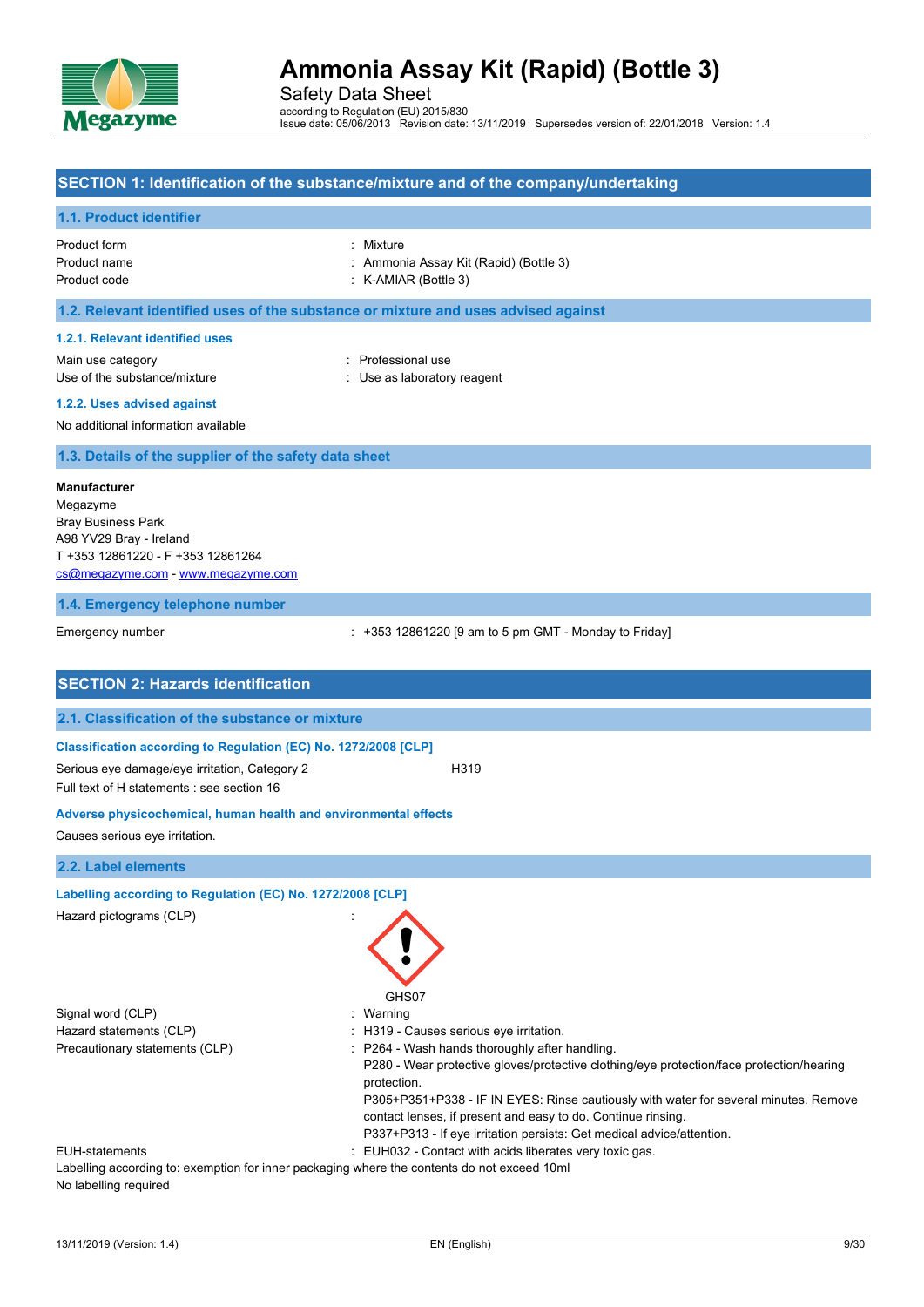Safety Data Sheet

according to Regulation (EU) 2015/830

## **2.3. Other hazards**

No additional information available

## **SECTION 3: Composition/information on ingredients**

## **3.1. Substances**

## Not applicable

## **3.2. Mixtures**

| <b>Name</b>                                                         | <b>Product identifier</b>                                                 | $\frac{9}{6}$ | <b>Classification according to</b><br><b>Regulation (EC) No.</b><br>1272/2008 [CLP] |
|---------------------------------------------------------------------|---------------------------------------------------------------------------|---------------|-------------------------------------------------------------------------------------|
| lithium sulfate                                                     | (CAS-No.) 10377-48-7<br>(EC-No.) 233-820-4                                | $20 - 30$     | Acute Tox. 4 (Oral), H302<br>Eye Irrit. 2, H319                                     |
| sodium azide<br>substance with a Community workplace exposure limit | (CAS-No.) 26628-22-8<br>(EC-No.) 247-852-1<br>(EC Index-No.) 011-004-00-7 | < 0.1         | Acute Tox. 2 (Oral), H300<br>Aquatic Acute 1, H400<br>Aquatic Chronic 1, H410       |

Full text of H-statements: see section 16

## **SECTION 4: First aid measures**

| 4.1. Description of first aid measures                           |                                                                                                                                                                                     |
|------------------------------------------------------------------|-------------------------------------------------------------------------------------------------------------------------------------------------------------------------------------|
| First-aid measures after inhalation                              | : Remove person to fresh air and keep comfortable for breathing.                                                                                                                    |
| First-aid measures after skin contact                            | : Wash skin with plenty of water.                                                                                                                                                   |
| First-aid measures after eye contact                             | : Rinse cautiously with water for several minutes. Remove contact lenses, if present and easy<br>to do. Continue rinsing. If eye irritation persists: Get medical advice/attention. |
| First-aid measures after ingestion                               | : Call a poison center or a doctor if you feel unwell.                                                                                                                              |
| 4.2. Most important symptoms and effects, both acute and delayed |                                                                                                                                                                                     |
| Symptoms/effects after eye contact                               | Eye irritation.                                                                                                                                                                     |

**4.3. Indication of any immediate medical attention and special treatment needed**

Treat symptomatically.

| <b>SECTION 5: Firefighting measures</b>                    |                                                                                                                                             |  |  |  |
|------------------------------------------------------------|---------------------------------------------------------------------------------------------------------------------------------------------|--|--|--|
| 5.1. Extinguishing media                                   |                                                                                                                                             |  |  |  |
| Suitable extinguishing media                               | Water spray. Dry powder. Foam. Carbon dioxide.                                                                                              |  |  |  |
| 5.2. Special hazards arising from the substance or mixture |                                                                                                                                             |  |  |  |
| Hazardous decomposition products in case of fire           | : Toxic fumes may be released.                                                                                                              |  |  |  |
| 5.3. Advice for firefighters                               |                                                                                                                                             |  |  |  |
| Protection during firefighting                             | : Do not attempt to take action without suitable protective equipment. Self-contained<br>breathing apparatus. Complete protective clothing. |  |  |  |

| <b>SECTION 6: Accidental release measures</b>                            |
|--------------------------------------------------------------------------|
| 6.1. Personal precautions, protective equipment and emergency procedures |
| 6.1.1. For non-emergency personnel                                       |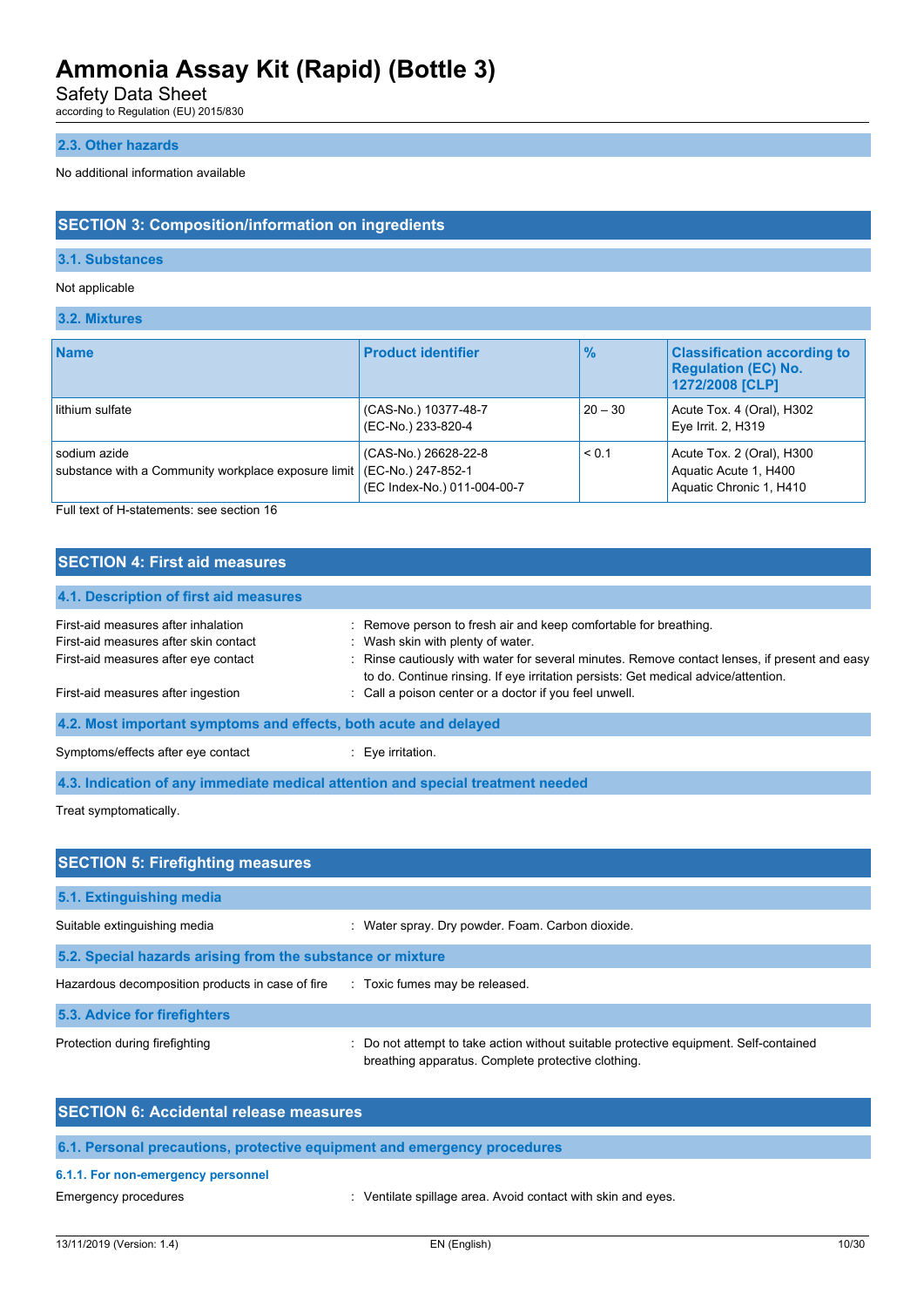Safety Data Sheet

according to Regulation (EU) 2015/830

| 6.1.2. For emergency responders                           |                                                                                                                                                                |
|-----------------------------------------------------------|----------------------------------------------------------------------------------------------------------------------------------------------------------------|
| Protective equipment                                      | : Do not attempt to take action without suitable protective equipment. For further information<br>refer to section 8: "Exposure controls/personal protection". |
| <b>6.2. Environmental precautions</b>                     |                                                                                                                                                                |
| Avoid release to the environment.                         |                                                                                                                                                                |
| 6.3. Methods and material for containment and cleaning up |                                                                                                                                                                |
| Methods for cleaning up<br>Other information              | : Take up liquid spill into absorbent material.<br>: Dispose of materials or solid residues at an authorized site.                                             |
| 6.4. Reference to other sections                          |                                                                                                                                                                |
| For further information refer to section 13.              |                                                                                                                                                                |

| <b>SECTION 7: Handling and storage</b>                            |                                                                                                                         |  |  |  |
|-------------------------------------------------------------------|-------------------------------------------------------------------------------------------------------------------------|--|--|--|
| 7.1. Precautions for safe handling                                |                                                                                                                         |  |  |  |
| Precautions for safe handling                                     | : Ensure good ventilation of the work station. Avoid contact with skin and eyes. Wear<br>personal protective equipment. |  |  |  |
| Hygiene measures                                                  | : Do not eat, drink or smoke when using this product. Always wash hands after handling the<br>product.                  |  |  |  |
| 7.2. Conditions for safe storage, including any incompatibilities |                                                                                                                         |  |  |  |
| Storage conditions                                                | : Store in a well-ventilated place. Keep cool.                                                                          |  |  |  |
| 7.3. Specific end use(s)                                          |                                                                                                                         |  |  |  |

No additional information available

## **SECTION 8: Exposure controls/personal protection**

## **8.1. Control parameters**

| sodium azide (26628-22-8)                               |                         |  |
|---------------------------------------------------------|-------------------------|--|
| <b>EU - Occupational Exposure Limits</b>                |                         |  |
| Local name                                              | Sodium azide            |  |
| IOELV TWA (mg/m <sup>3</sup> )                          | $0.1$ mg/m <sup>3</sup> |  |
| IOELV STEL (mg/m <sup>3</sup> )                         | $0.3$ mg/m <sup>3</sup> |  |
| <b>Notes</b>                                            | <b>Skin</b>             |  |
| Regulatory reference<br>COMMISSION DIRECTIVE 2000/39/EC |                         |  |

## **8.2. Exposure controls**

## **Appropriate engineering controls:**

Ensure good ventilation of the work station.

| <b>Hand protection:</b> |                      |                       |                |                    |                   |
|-------------------------|----------------------|-----------------------|----------------|--------------------|-------------------|
| Protective gloves       |                      |                       |                |                    |                   |
| Type                    | Material             | Permeation            | Thickness (mm) | <b>Penetration</b> | <b>Standard</b>   |
| Disposable gloves       | Nitrile rubber (NBR) | $3$ ( $> 60$ minutes) |                | 2 (< 1.5)          | <b>EN ISO 374</b> |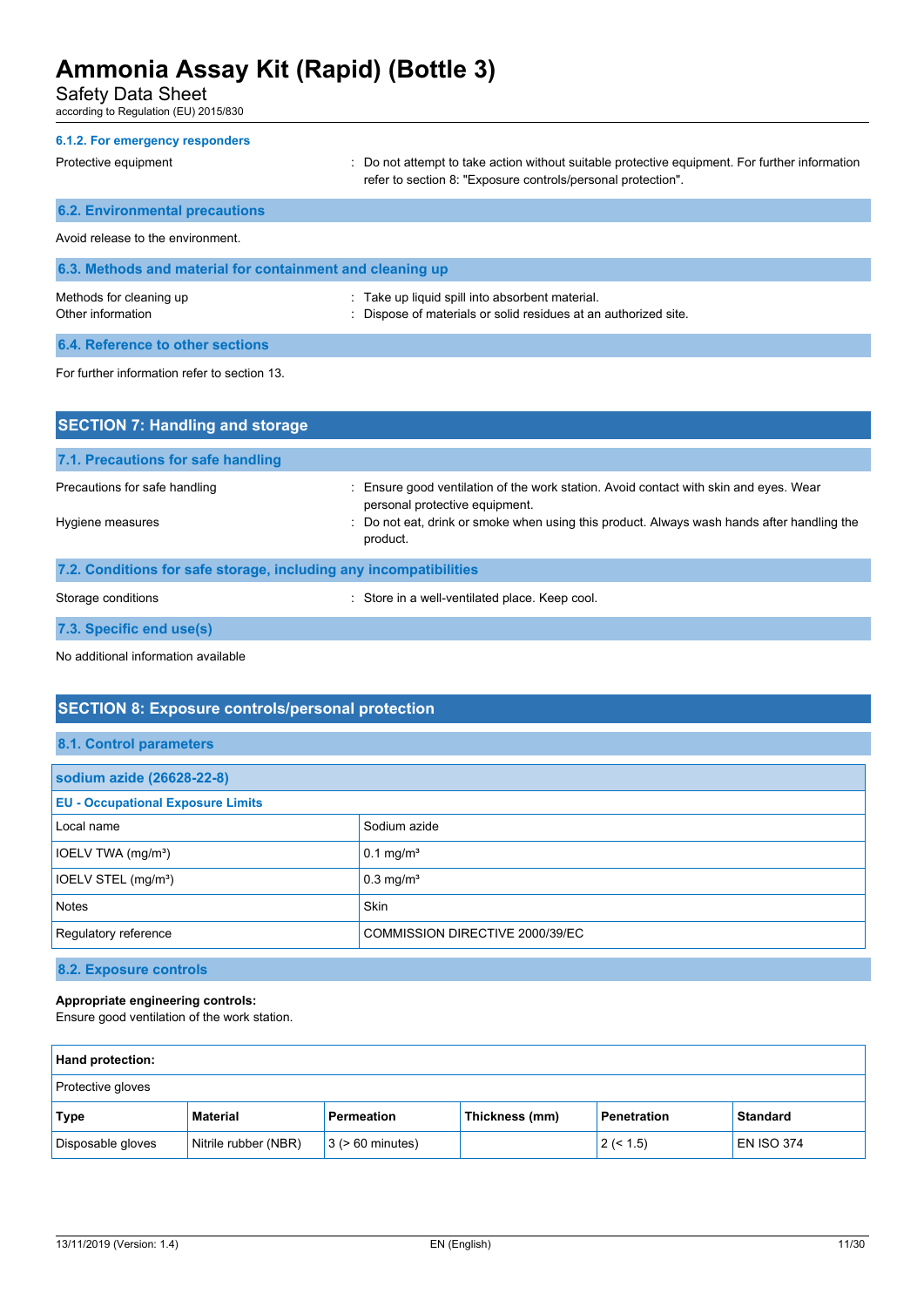Safety Data Sheet

according to Regulation (EU) 2015/830

| Eye protection: |         |                          |                 |
|-----------------|---------|--------------------------|-----------------|
| Safety glasses  |         |                          |                 |
| <b>Type</b>     | Use     | <b>Characteristics</b>   | <b>Standard</b> |
| Safety glasses  | Droplet | clear, With side shields | <b>EN 174</b>   |
|                 |         |                          |                 |

| Skin and body protection:         |                 |  |
|-----------------------------------|-----------------|--|
| Wear suitable protective clothing |                 |  |
| Type                              | <b>Standard</b> |  |
| Lab coat                          |                 |  |

| <b>Respiratory protection:</b>                                             |         |                                 |                |
|----------------------------------------------------------------------------|---------|---------------------------------|----------------|
| In case of insufficient ventilation, wear suitable respiratory equipment   |         |                                 |                |
| <b>Condition</b><br><b>Standard</b><br><b>Filter type</b><br><b>Device</b> |         |                                 |                |
| Dust mask                                                                  | Type P1 | Protection for Liquid particles | EN 143, EN 149 |

## **Personal protective equipment symbol(s):**



### **Environmental exposure controls:**

Avoid release to the environment.

## **SECTION 9: Physical and chemical properties**

**9.1. Information on basic physical and chemical properties**

| Physical state<br>Colour<br>Odour<br>Odour threshold |   | Liquid<br>milky.<br>None.<br>No data available |
|------------------------------------------------------|---|------------------------------------------------|
| рH                                                   |   | 8                                              |
| Relative evaporation rate (butylacetate=1)           | ٠ | No data available                              |
| Melting point                                        |   | Not applicable                                 |
| Freezing point                                       |   | No data available                              |
| Boiling point                                        |   | No data available                              |
| Flash point                                          |   | No data available                              |
| Auto-ignition temperature                            |   | No data available                              |
| Decomposition temperature                            |   | No data available                              |
| Flammability (solid, gas)                            |   | Not applicable                                 |
| Vapour pressure                                      |   | No data available                              |
| Relative vapour density at 20 °C                     |   | No data available                              |
| Relative density                                     |   | No data available                              |
| Solubility                                           |   | Soluble in water.                              |
| Partition coefficient n-octanol/water (Log Pow)      |   | No data available                              |
| Viscosity, kinematic                                 |   | No data available                              |
| Viscosity, dynamic                                   |   | No data available                              |
| <b>Explosive properties</b>                          |   | No data available                              |
| Oxidising properties                                 |   | No data available                              |
| <b>Explosive limits</b>                              |   | No data available                              |

## **9.2. Other information**

No additional information available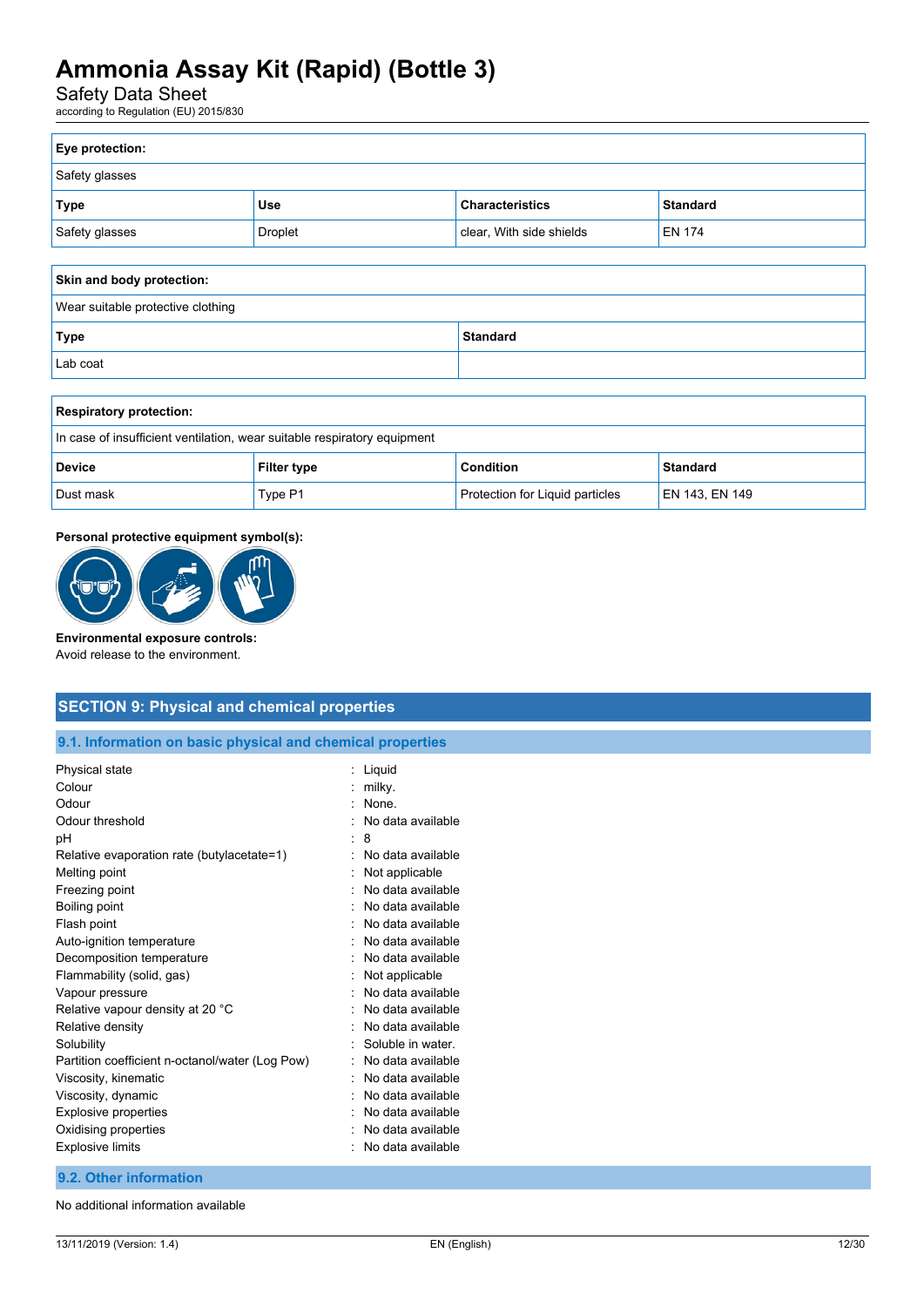Safety Data Sheet

according to Regulation (EU) 2015/830

## **SECTION 10: Stability and reactivity**

### **10.1. Reactivity**

The product is non-reactive under normal conditions of use, storage and transport.

**10.2. Chemical stability**

Stable under normal conditions.

**10.3. Possibility of hazardous reactions**

Contact with acids liberates very toxic gas.

**10.4. Conditions to avoid**

None under recommended storage and handling conditions (see section 7).

**10.5. Incompatible materials**

Acids.

**10.6. Hazardous decomposition products**

Under normal conditions of storage and use, hazardous decomposition products should not be produced.

## **SECTION 11: Toxicological information 11.1. Information on toxicological effects** Acute toxicity (oral) **Example 2** Constant Constant Constant Constant Constant Constant Constant Constant Constant Acute toxicity (dermal) **Example 20** Acute toxicity (dermal) Acute toxicity (inhalation) **Example 2** Contract 2 Contract 2 Contract 2 Contract 2 Contract 2 Contract 2 Contract 2 Contract 2 Contract 2 Contract 2 Contract 2 Contract 2 Contract 2 Contract 2 Contract 2 Contract 2 Contra **lithium sulfate (10377-48-7)**

| LD50 oral rat                     | 580 mg/kg rat                             |
|-----------------------------------|-------------------------------------------|
| Skin corrosion/irritation         | : Not classified<br>pH: 8                 |
| Serious eye damage/irritation     | : Causes serious eye irritation.<br>pH: 8 |
| Respiratory or skin sensitisation | : Not classified                          |
| Germ cell mutagenicity            | : Not classified                          |
| Carcinogenicity                   | : Not classified                          |
| Reproductive toxicity             | : Not classified                          |
| STOT-single exposure              | : Not classified                          |
| STOT-repeated exposure            | : Not classified                          |
| Aspiration hazard                 | : Not classified                          |

| <b>SECTION 12: Ecological information</b>                    |                                                                                                                            |
|--------------------------------------------------------------|----------------------------------------------------------------------------------------------------------------------------|
| <b>12.1. Toxicity</b>                                        |                                                                                                                            |
| Ecology - general                                            | : The product is not considered harmful to aquatic organisms nor to cause long-term adverse<br>effects in the environment. |
| Hazardous to the aquatic environment, short-term<br>(acute)  | : Not classified                                                                                                           |
| Hazardous to the aquatic environment, long-term<br>(chronic) | : Not classified                                                                                                           |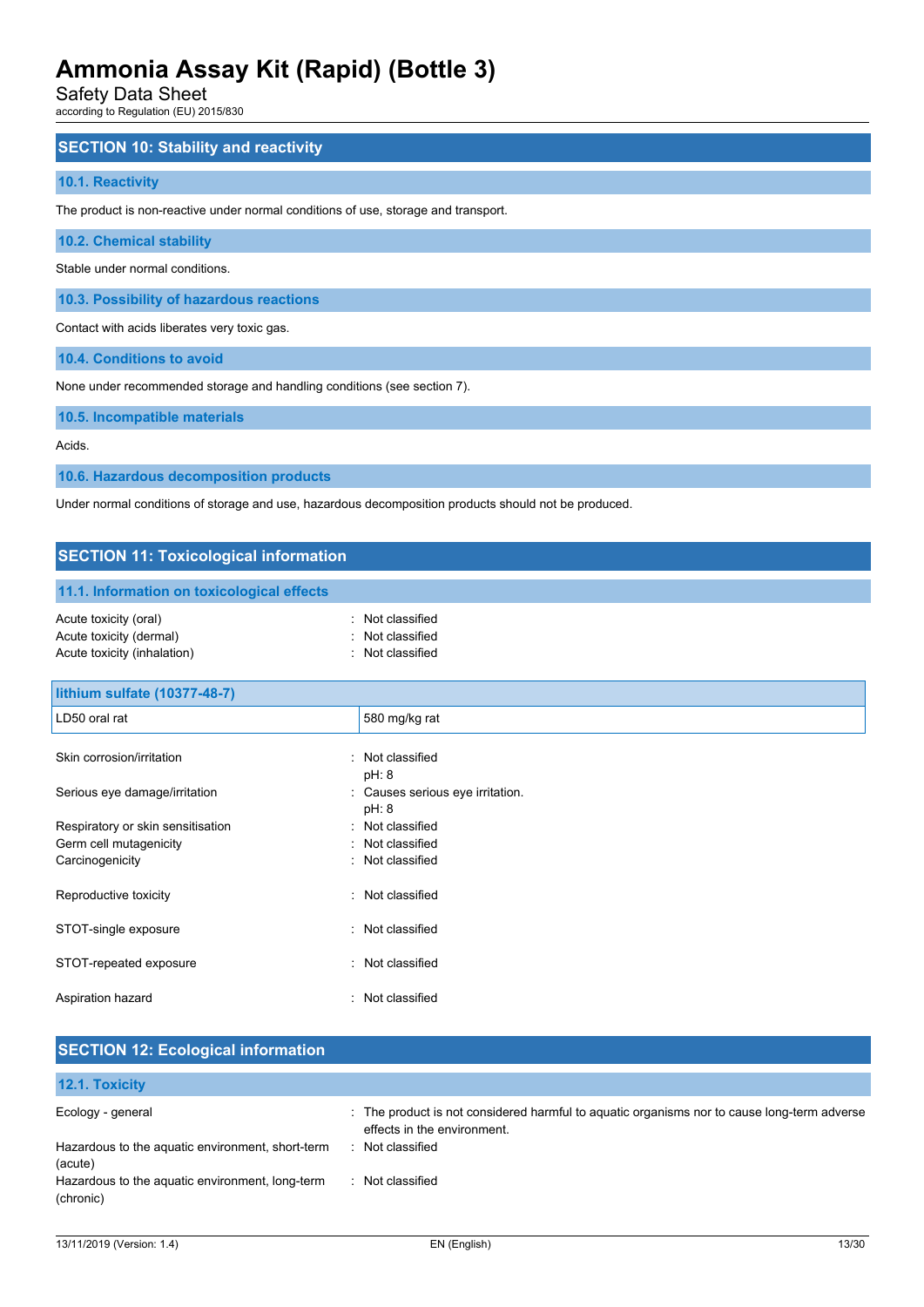Safety Data Sheet

according to Regulation (EU) 2015/830

| 12.2. Persistence and degradability        |                                   |  |  |  |
|--------------------------------------------|-----------------------------------|--|--|--|
| lithium sulfate (10377-48-7)               |                                   |  |  |  |
| Persistence and degradability              | Biodegradability: Not applicable. |  |  |  |
| Biochemical oxygen demand (BOD)            | Not applicable                    |  |  |  |
| Chemical oxygen demand (COD)               | Not applicable                    |  |  |  |
| ThOD                                       | Not applicable                    |  |  |  |
| BOD (% of ThOD)                            | Not applicable                    |  |  |  |
| 12.3. Bioaccumulative potential            |                                   |  |  |  |
| lithium sulfate (10377-48-7)               |                                   |  |  |  |
| Bioaccumulative potential                  | Not established.                  |  |  |  |
| 12.4. Mobility in soil                     |                                   |  |  |  |
| No additional information available        |                                   |  |  |  |
| 12.5. Results of PBT and vPvB assessment   |                                   |  |  |  |
| No additional information available        |                                   |  |  |  |
| 12.6. Other adverse effects                |                                   |  |  |  |
| No additional information available        |                                   |  |  |  |
|                                            |                                   |  |  |  |
| <b>SECTION 13: Disposal considerations</b> |                                   |  |  |  |

**13.1. Waste treatment methods**

Waste treatment methods : Dispose of contents/container in accordance with licensed collector's sorting instructions.

## **SECTION 14: Transport information**

In accordance with ADR / RID / IMDG / IATA / ADN

| <b>ADR</b>                             | <b>IATA</b>    |  |  |  |
|----------------------------------------|----------------|--|--|--|
| 14.1. UN number                        |                |  |  |  |
| Not applicable                         | Not applicable |  |  |  |
| 14.2. UN proper shipping name          |                |  |  |  |
| Not applicable                         | Not applicable |  |  |  |
| 14.3. Transport hazard class(es)       |                |  |  |  |
| Not applicable                         | Not applicable |  |  |  |
| 14.4. Packing group                    |                |  |  |  |
| Not applicable                         | Not applicable |  |  |  |
| <b>14.5. Environmental hazards</b>     |                |  |  |  |
| Not applicable                         | Not applicable |  |  |  |
| No supplementary information available |                |  |  |  |
| 110 Chapiel propositions for upor      |                |  |  |  |

**14.6. Special precautions for user**

**Overland transport**

Not applicable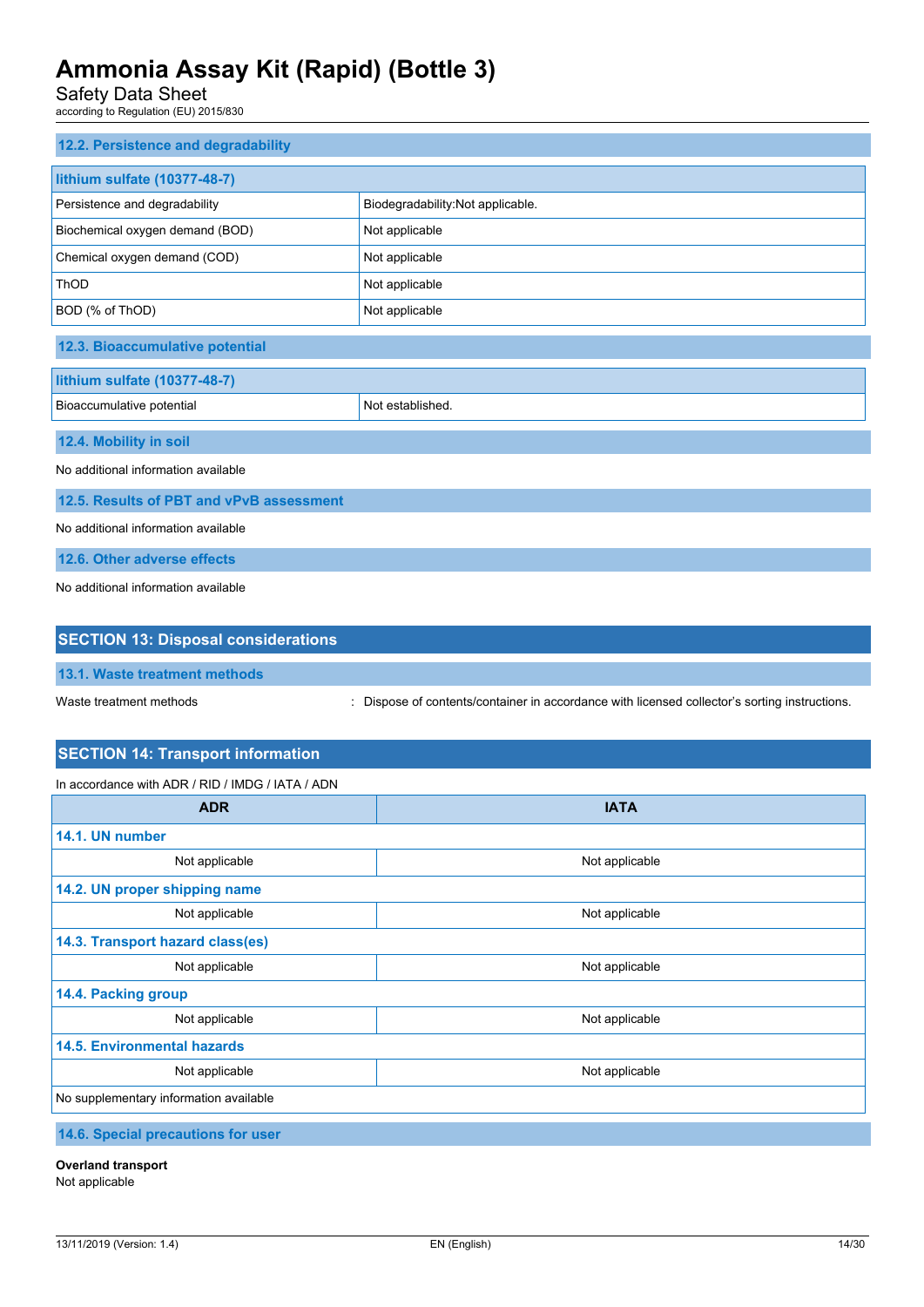Safety Data Sheet

according to Regulation (EU) 2015/830

## **Air transport**

Not applicable

## **14.7. Transport in bulk according to Annex II of Marpol and the IBC Code**

Not applicable

## **SECTION 15: Regulatory information**

**15.1. Safety, health and environmental regulations/legislation specific for the substance or mixture**

### **15.1.1. EU-Regulations**

Contains no REACH substances with Annex XVII restrictions

Contains no substance on the REACH candidate list

Contains no REACH Annex XIV substances

Contains no substance subject to Regulation (EU) No 649/2012 of the European Parliament and of the Council of 4 July 2012 concerning the export and import of hazardous chemicals.

Contains no substance subject to Regulation (EU) No 2019/1021 of the European Parliament and of the Council of 20 June 2019 on persistent organic pollutants

### **15.1.2. National regulations**

No additional information available

**15.2. Chemical safety assessment**

No chemical safety assessment has been carried out

## **SECTION 16: Other information**

| Full text of H- and EUH-statements: |                                                                   |  |  |
|-------------------------------------|-------------------------------------------------------------------|--|--|
| Acute Tox. 2 (Oral)                 | Acute toxicity (oral), Category 2                                 |  |  |
| Acute Tox. 4 (Oral)                 | Acute toxicity (oral), Category 4                                 |  |  |
| Aquatic Acute 1                     | Hazardous to the aquatic environment - Acute Hazard, Category 1   |  |  |
| Aquatic Chronic 1                   | Hazardous to the aquatic environment — Chronic Hazard, Category 1 |  |  |
| Eye Irrit. 2                        | Serious eye damage/eye irritation, Category 2                     |  |  |
| H300                                | Fatal if swallowed.                                               |  |  |
| H302                                | Harmful if swallowed.                                             |  |  |
| H319                                | Causes serious eye irritation                                     |  |  |
| H400                                | Very toxic to aquatic life.                                       |  |  |
| H410                                | Very toxic to aquatic life with long lasting effects.             |  |  |
| <b>EUH032</b>                       | Contact with acids liberates very toxic gas.                      |  |  |

SDS EU (REACH Annex II)

This information is based on our current knowledge and is intended to describe the product for the purposes of health, safety and environmental requirements only. It should not therefore be construed as guaranteeing any specific property of the product.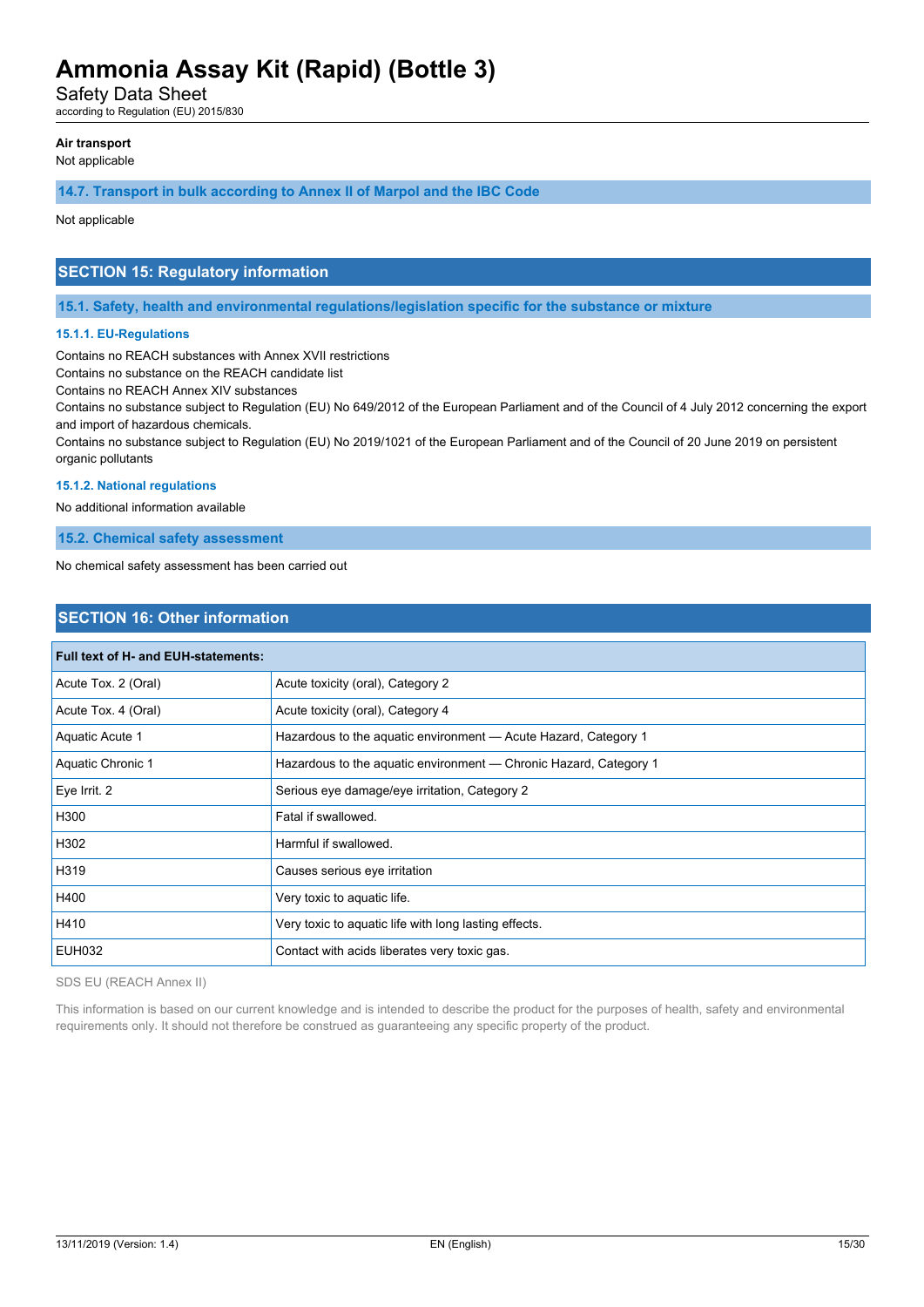

Safety Data Sheet according to Regulation (EU) 2015/830 Issue date: 05/06/2013 Revision date: 30/04/2020 Supersedes version of: 22/01/2018 Version: 1.4

## **SECTION 1: Identification of the substance/mixture and of the company/undertaking**

### **1.1. Product identifier**

| Product form | : Mixture                              |
|--------------|----------------------------------------|
| Product name | : Ammonia Assay Kit (Rapid) (Bottle 2) |
| Product code | $:$ K-AMIAR (Bottle 2)                 |

## **1.2. Relevant identified uses of the substance or mixture and uses advised against**

#### **1.2.1. Relevant identified uses**

Main use category **Example 20** and 20 and 20 and 20 and 20 and 20 and 20 and 20 and 20 and 20 and 20 and 20 and 20 and 20 and 20 and 20 and 20 and 20 and 20 and 20 and 20 and 20 and 20 and 20 and 20 and 20 and 20 and 20 an Use of the substance/mixture in the substance with the substance of the substance in the substance of the substance of the substance of the substance of the substance of the substance of the substance of the substance of t

**1.2.2. Uses advised against**

No additional information available

**1.3. Details of the supplier of the safety data sheet**

#### **Manufacturer**

Megazyme Bray Business Park A98 YV29 Bray - Ireland T +353 12861220 - F +353 12861264 [cs@megazyme.com](mailto:cs@megazyme.com) - <www.megazyme.com>

#### **1.4. Emergency telephone number**

Emergency number **Emergency** number : +353 12861220 [9 am to 5 pm GMT - Monday to Friday]

| <b>SECTION 2: Hazards identification</b>                                        |                                                                                                                                                                                                                                                                              |
|---------------------------------------------------------------------------------|------------------------------------------------------------------------------------------------------------------------------------------------------------------------------------------------------------------------------------------------------------------------------|
| 2.1. Classification of the substance or mixture                                 |                                                                                                                                                                                                                                                                              |
| Classification according to Regulation (EC) No. 1272/2008 [CLP]                 |                                                                                                                                                                                                                                                                              |
| Acute toxicity (oral), Category 4<br>Full text of H statements : see section 16 | H302                                                                                                                                                                                                                                                                         |
| Adverse physicochemical, human health and environmental effects                 |                                                                                                                                                                                                                                                                              |
| Harmful if swallowed.                                                           |                                                                                                                                                                                                                                                                              |
| 2.2. Label elements                                                             |                                                                                                                                                                                                                                                                              |
| Labelling according to Regulation (EC) No. 1272/2008 [CLP]                      |                                                                                                                                                                                                                                                                              |
| Hazard pictograms (CLP)                                                         | GHS07                                                                                                                                                                                                                                                                        |
| Signal word (CLP)                                                               | Warning                                                                                                                                                                                                                                                                      |
| Contains                                                                        | 3-cyclohexylaminopropane-1-sulphonic acid, CAPS buffer                                                                                                                                                                                                                       |
| Hazard statements (CLP)                                                         | H302 - Harmful if swallowed.                                                                                                                                                                                                                                                 |
| Precautionary statements (CLP)                                                  | P264 - Wash hands thoroughly after handling.<br>P270 - Do not eat, drink or smoke when using this product.                                                                                                                                                                   |
|                                                                                 | P301+P312 - IF SWALLOWED: Call a doctor, a POISON CENTER if you feel unwell.<br>P330 - Rinse mouth.<br>P501 - Dispose of contents/container to hazardous or special waste collection point, in<br>accordance with local, regional, national and/or international regulation. |
|                                                                                 | Labelling according to: exemption for inner packaging where the contents do not exceed 10ml                                                                                                                                                                                  |
| Hazardous ingredients                                                           | : 3-cyclohexylaminopropane-1-sulphonic acid, CAPS buffer                                                                                                                                                                                                                     |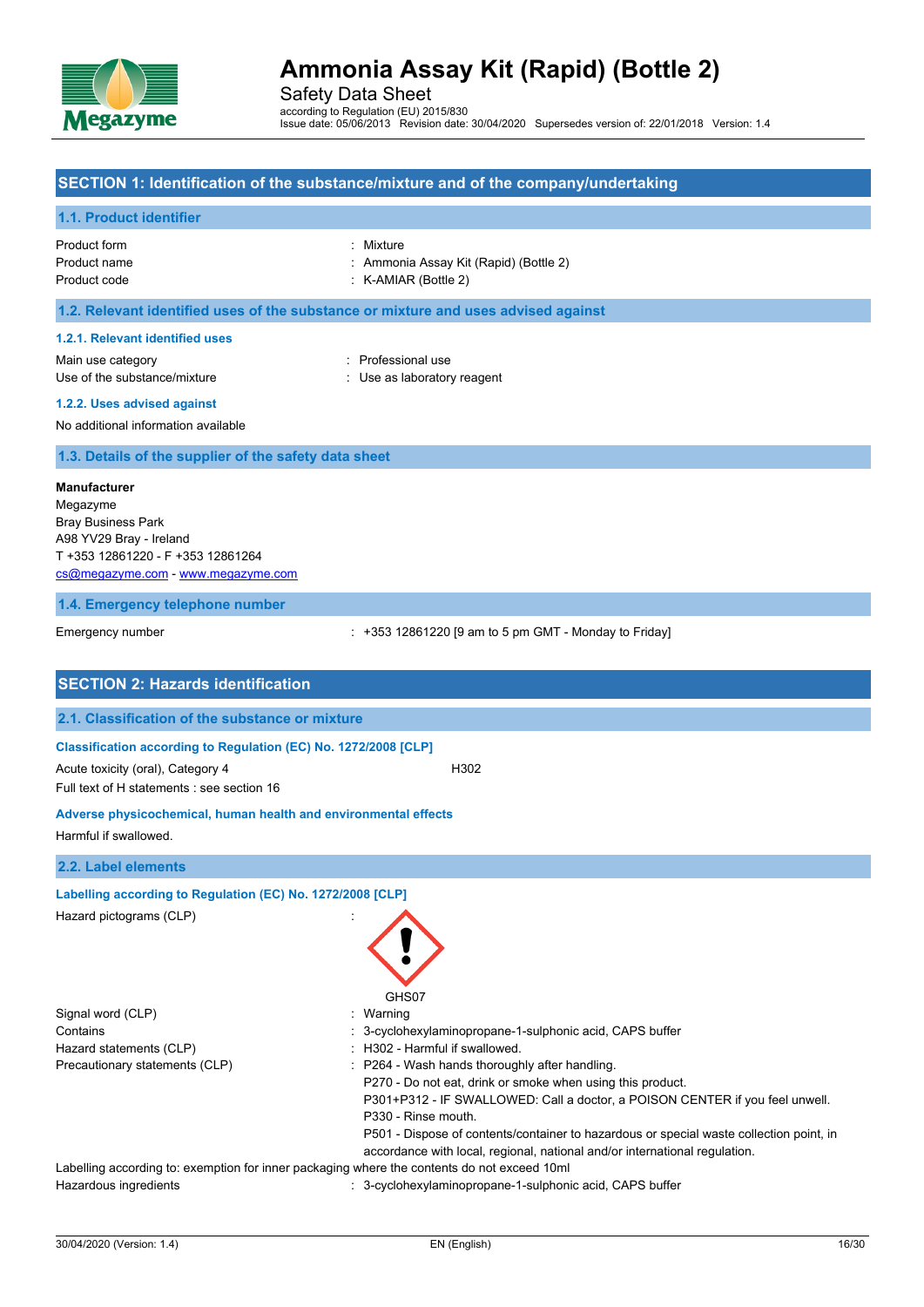Safety Data Sheet

according to Regulation (EU) 2015/830

## **2.3. Other hazards**

No additional information available

## **SECTION 3: Composition/information on ingredients**

## **3.1. Substances**

Not applicable

**3.2. Mixtures**

| <b>Name</b>                                     | <b>Product identifier</b> | $\frac{9}{6}$ | <b>Classification according to</b><br><b>Regulation (EC) No.</b><br>1272/2008 [CLP] |
|-------------------------------------------------|---------------------------|---------------|-------------------------------------------------------------------------------------|
| 3-cyclohexylaminopropane-1-sulphonic acid, CAPS | (CAS-No.) 1135-40-6       | $20 - 30$     | Acute Tox. 4 (Oral), H302                                                           |
| buffer                                          | (EC-No.) 214-492-1        |               | Acute Tox. 4 (Dermal), H312                                                         |

Full text of H-statements: see section 16

| <b>SECTION 4: First aid measures</b>                             |                                                                     |
|------------------------------------------------------------------|---------------------------------------------------------------------|
| 4.1. Description of first aid measures                           |                                                                     |
| First-aid measures general                                       | : Call a poison center or a doctor if you feel unwell.              |
| First-aid measures after inhalation                              | : Remove person to fresh air and keep comfortable for breathing.    |
| First-aid measures after skin contact                            | : Wash skin with plenty of water.                                   |
| First-aid measures after eye contact                             | : Rinse eyes with water as a precaution.                            |
| First-aid measures after ingestion                               | : Rinse mouth. Call a poison center or a doctor if you feel unwell. |
| 4.2. Most important symptoms and effects, both acute and delayed |                                                                     |

No additional information available

## **4.3. Indication of any immediate medical attention and special treatment needed**

Treat symptomatically.

| <b>SECTION 5: Firefighting measures</b>                    |                                                                                                                                             |
|------------------------------------------------------------|---------------------------------------------------------------------------------------------------------------------------------------------|
| 5.1. Extinguishing media                                   |                                                                                                                                             |
| Suitable extinguishing media                               | : Water spray. Dry powder. Foam.                                                                                                            |
| 5.2. Special hazards arising from the substance or mixture |                                                                                                                                             |
| Hazardous decomposition products in case of fire           | : Toxic fumes may be released.                                                                                                              |
| 5.3. Advice for firefighters                               |                                                                                                                                             |
| Protection during firefighting                             | : Do not attempt to take action without suitable protective equipment. Self-contained<br>breathing apparatus. Complete protective clothing. |

| <b>SECTION 6: Accidental release measures</b>      |                                                                                                                                                                |  |  |  |
|----------------------------------------------------|----------------------------------------------------------------------------------------------------------------------------------------------------------------|--|--|--|
|                                                    | 6.1. Personal precautions, protective equipment and emergency procedures                                                                                       |  |  |  |
| 6.1.1. For non-emergency personnel                 |                                                                                                                                                                |  |  |  |
| Emergency procedures<br>: Ventilate spillage area. |                                                                                                                                                                |  |  |  |
| 6.1.2. For emergency responders                    |                                                                                                                                                                |  |  |  |
| Protective equipment                               | : Do not attempt to take action without suitable protective equipment. For further information<br>refer to section 8: "Exposure controls/personal protection". |  |  |  |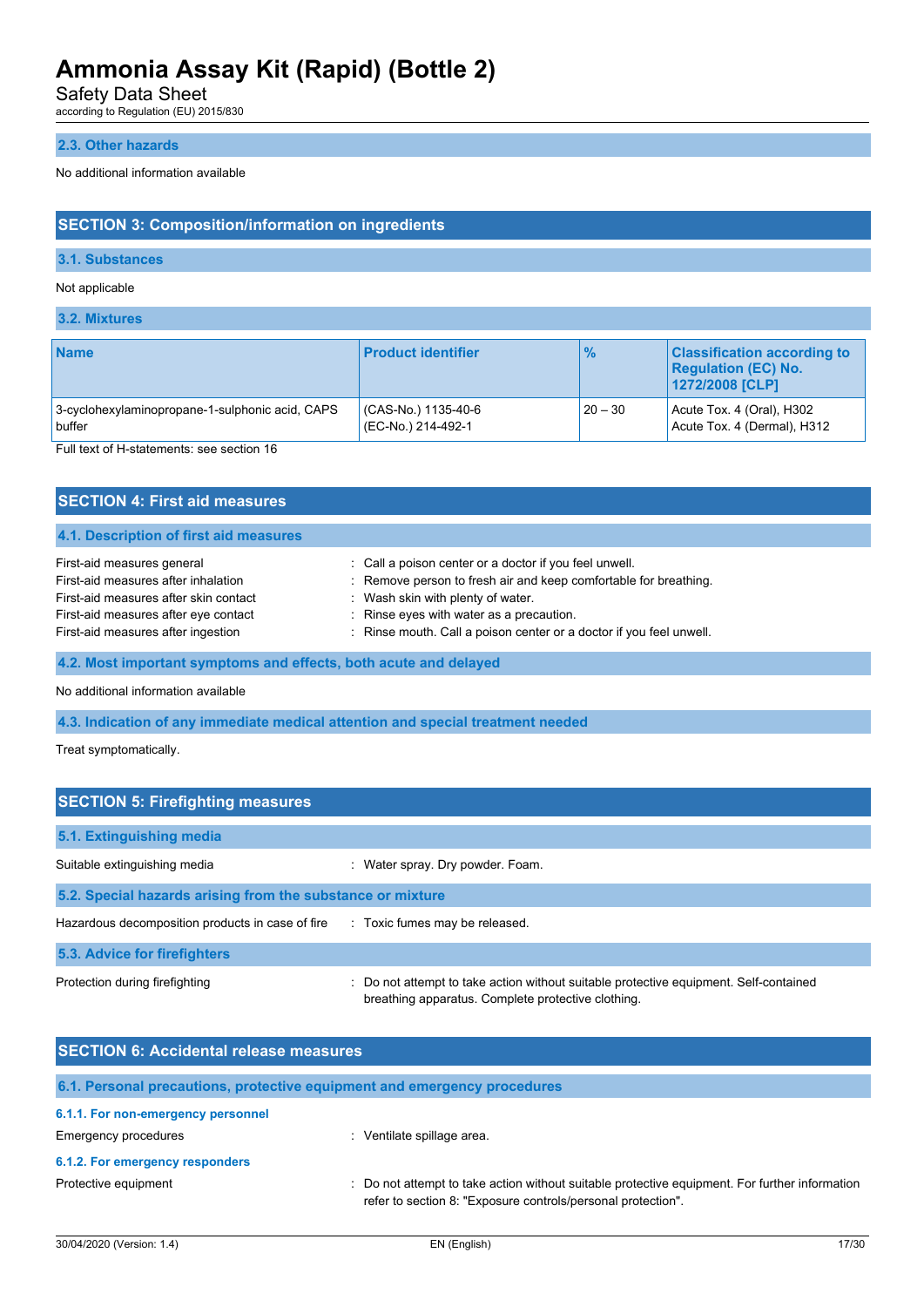Safety Data Sheet

according to Regulation (EU) 2015/830

| <b>6.2. Environmental precautions</b>                     |                                                                                                    |  |
|-----------------------------------------------------------|----------------------------------------------------------------------------------------------------|--|
| Avoid release to the environment.                         |                                                                                                    |  |
| 6.3. Methods and material for containment and cleaning up |                                                                                                    |  |
| Methods for cleaning up<br>Other information              | Mechanically recover the product.<br>Dispose of materials or solid residues at an authorized site. |  |
| 6.4. Reference to other sections                          |                                                                                                    |  |

For further information refer to section 13.

| <b>SECTION 7: Handling and storage</b>                            |                                                                                                                                                                                              |
|-------------------------------------------------------------------|----------------------------------------------------------------------------------------------------------------------------------------------------------------------------------------------|
| 7.1. Precautions for safe handling                                |                                                                                                                                                                                              |
| Precautions for safe handling<br>Hygiene measures                 | : Ensure good ventilation of the work station. Wear personal protective equipment.<br>: Do not eat, drink or smoke when using this product. Always wash hands after handling the<br>product. |
| 7.2. Conditions for safe storage, including any incompatibilities |                                                                                                                                                                                              |
| Storage conditions                                                | Store in a well-ventilated place. Keep cool.                                                                                                                                                 |

**7.3. Specific end use(s)**

No additional information available

## **SECTION 8: Exposure controls/personal protection**

**8.1. Control parameters**

No additional information available

**8.2. Exposure controls**

### **Appropriate engineering controls:**

Ensure good ventilation of the work station.

| Hand protection:  |                      |                       |                |                    |                   |  |
|-------------------|----------------------|-----------------------|----------------|--------------------|-------------------|--|
| Protective gloves |                      |                       |                |                    |                   |  |
| Type              | <b>Material</b>      | Permeation            | Thickness (mm) | <b>Penetration</b> | <b>Standard</b>   |  |
| Disposable gloves | Nitrile rubber (NBR) | $3$ ( $> 60$ minutes) |                | 2 (< 1.5)          | <b>EN ISO 374</b> |  |

| Eye protection:                                                        |      |                          |               |  |
|------------------------------------------------------------------------|------|--------------------------|---------------|--|
| Safety glasses                                                         |      |                          |               |  |
| <b>Type</b><br><b>Standard</b><br><b>Use</b><br><b>Characteristics</b> |      |                          |               |  |
| Safety glasses                                                         | Dust | clear, With side shields | <b>EN 174</b> |  |
|                                                                        |      |                          |               |  |
| Skin and body protection:                                              |      |                          |               |  |
| Wear suitable protective clothing                                      |      |                          |               |  |
| <b>Type</b><br><b>Standard</b>                                         |      |                          |               |  |

Lab coat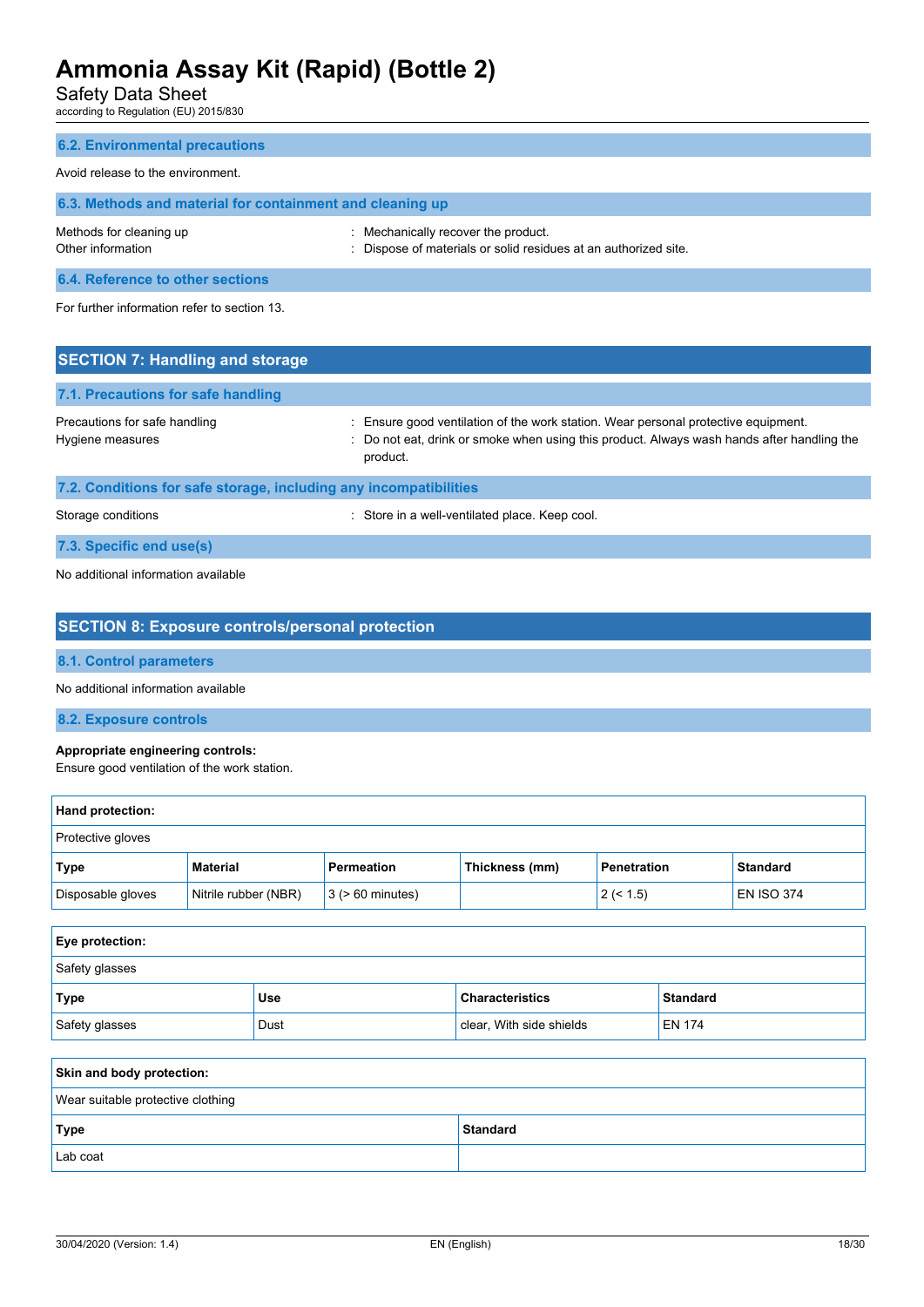Safety Data Sheet

according to Regulation (EU) 2015/830

| <b>Respiratory protection:</b>                                             |         |                                |                |  |  |
|----------------------------------------------------------------------------|---------|--------------------------------|----------------|--|--|
| In case of insufficient ventilation, wear suitable respiratory equipment   |         |                                |                |  |  |
| <b>Condition</b><br><b>Standard</b><br><b>Device</b><br><b>Filter type</b> |         |                                |                |  |  |
| Dust mask                                                                  | Type P1 | Protection for Solid particles | EN 143, EN 149 |  |  |

### **Personal protective equipment symbol(s):**



#### **Environmental exposure controls:** Avoid release to the environment.

## **9.1. Information on basic physical and chemical properties**

| Physical state                                  | Solid             |
|-------------------------------------------------|-------------------|
| Colour                                          | Colourless.       |
| Odour                                           | None.             |
| Odour threshold                                 | No data available |
| рH                                              | 8                 |
| Relative evaporation rate (butylacetate=1)      | No data available |
| Melting point                                   | No data available |
| Freezing point                                  | Not applicable    |
| Boiling point                                   | No data available |
| Flash point                                     | Not applicable    |
| Auto-ignition temperature                       | Not applicable    |
| Decomposition temperature                       | No data available |
| Flammability (solid, gas)                       | Non flammable.    |
| Vapour pressure                                 | No data available |
| Relative vapour density at 20 °C                | No data available |
| Relative density                                | Not applicable    |
| Solubility                                      | Soluble in water. |
| Partition coefficient n-octanol/water (Log Pow) | No data available |
| Viscosity, kinematic                            | No data available |
| Viscosity, dynamic                              | No data available |
| <b>Explosive properties</b>                     | No data available |
| Oxidising properties                            | No data available |
| <b>Explosive limits</b>                         | Not applicable    |

### **9.2. Other information**

No additional information available

## **SECTION 10: Stability and reactivity**

### **10.1. Reactivity**

The product is non-reactive under normal conditions of use, storage and transport.

## **10.2. Chemical stability**

Stable under normal conditions.

**10.3. Possibility of hazardous reactions**

No dangerous reactions known under normal conditions of use.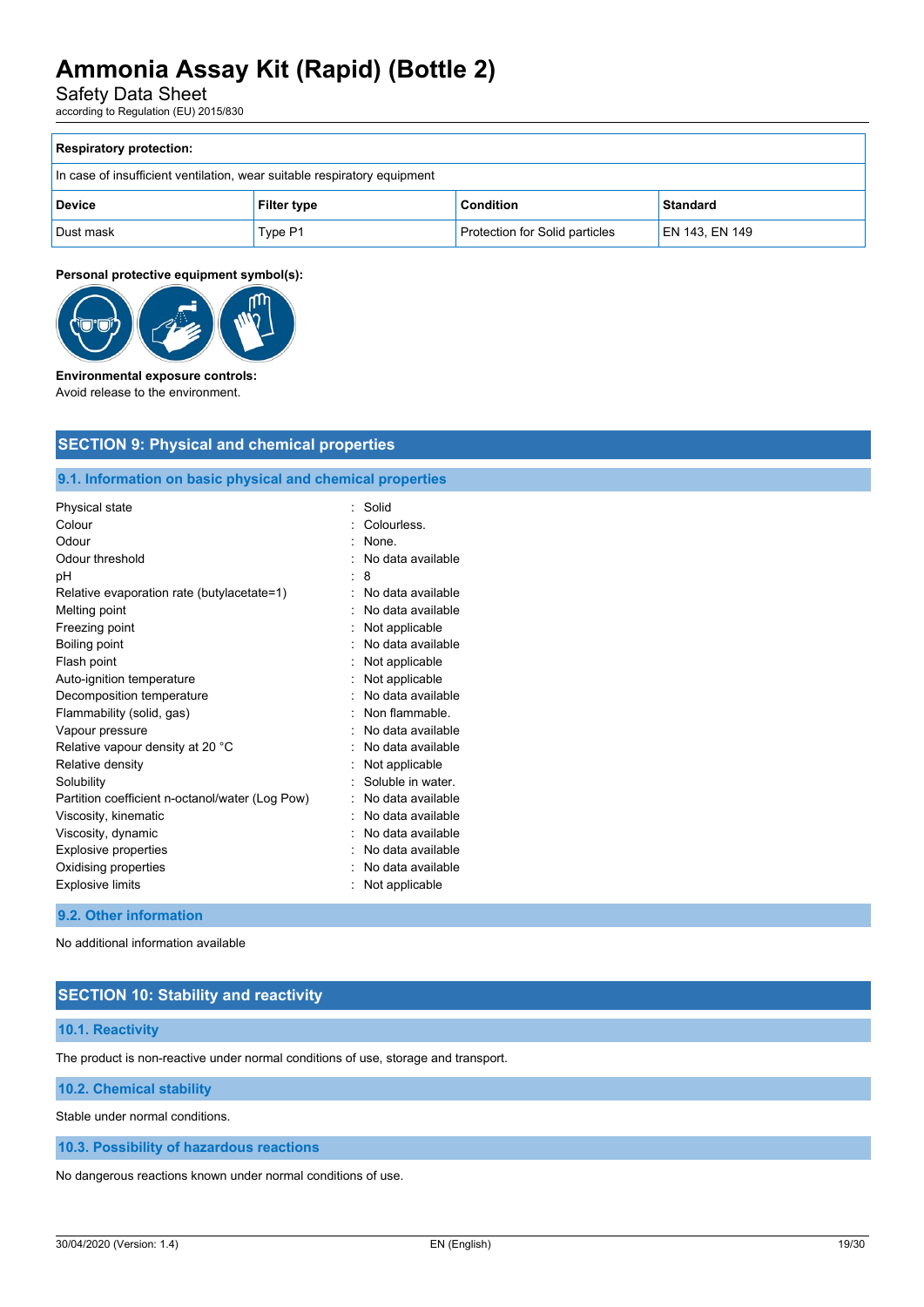Safety Data Sheet

according to Regulation (EU) 2015/830

### **10.4. Conditions to avoid**

None under recommended storage and handling conditions (see section 7).

#### **10.5. Incompatible materials**

No additional information available

**10.6. Hazardous decomposition products**

Under normal conditions of storage and use, hazardous decomposition products should not be produced.

## **SECTION 11: Toxicological information 11.1. Information on toxicological effects** Acute toxicity (oral)  $\blacksquare$  : Harmful if swallowed. Acute toxicity (dermal) **Example 2** Contract 2 Contract 2 Contract 2 Contract 2 Contract 2 Contract 2 Contract 2 Contract 2 Contract 2 Contract 2 Contract 2 Contract 2 Contract 2 Contract 2 Contract 2 Contract 2 Contract 2 Acute toxicity (inhalation) : Not classified **Ammonia Assay Kit (Rapid) (Bottle 2)**  ATE CLP (oral) and the contract of the 1670.007 mg/kg bodyweight Skin corrosion/irritation in the set of the set of the set of the set of the set of the set of the set of the set of the set of the set of the set of the set of the set of the set of the set of the set of the set of the se pH: 8 Serious eye damage/irritation : Not classified pH: 8 Respiratory or skin sensitisation : Not classified Germ cell mutagenicity **Second Contract Contract Contract Contract Contract Contract Contract Contract Contract Contract Contract Contract Contract Contract Contract Contract Contract Contract Contract Contract Contract Co**

| Carcinogenicity        | : Not classified |
|------------------------|------------------|
| Reproductive toxicity  | : Not classified |
| STOT-single exposure   | · Not classified |
| STOT-repeated exposure | : Not classified |
| Aspiration hazard      | : Not classified |

| <b>SECTION 12: Ecological information</b>                    |                                                                                                                          |
|--------------------------------------------------------------|--------------------------------------------------------------------------------------------------------------------------|
| 12.1. Toxicity                                               |                                                                                                                          |
| Ecology - general                                            | The product is not considered harmful to aquatic organisms nor to cause long-term adverse<br>effects in the environment. |
| Hazardous to the aquatic environment, short-term<br>(acute)  | : Not classified                                                                                                         |
| Hazardous to the aquatic environment, long-term<br>(chronic) | : Not classified                                                                                                         |
| 12.2. Persistence and degradability                          |                                                                                                                          |
| No additional information available                          |                                                                                                                          |
| 12.3. Bioaccumulative potential                              |                                                                                                                          |
| No additional information available                          |                                                                                                                          |
| 12.4. Mobility in soil                                       |                                                                                                                          |
| No additional information available                          |                                                                                                                          |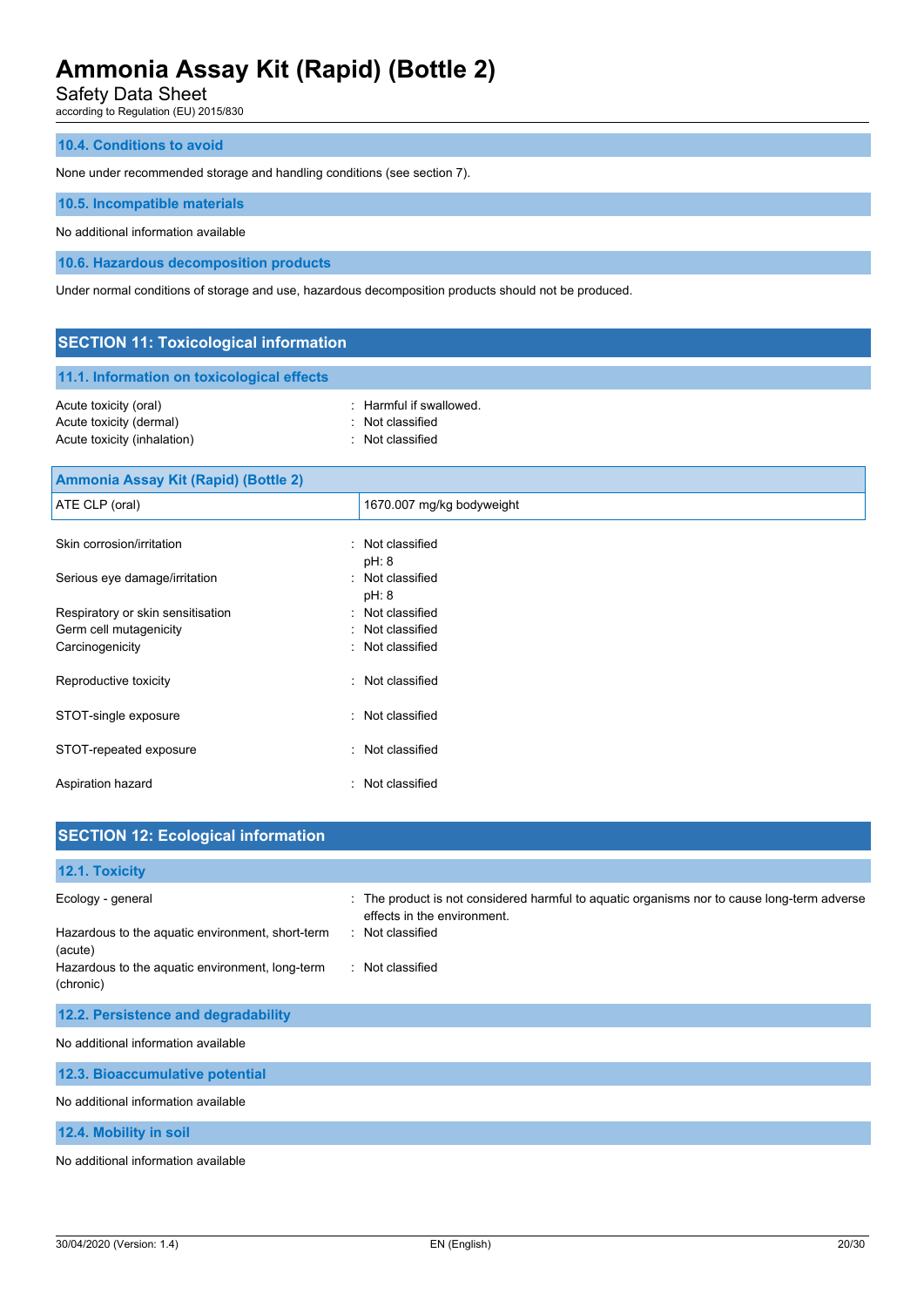Safety Data Sheet

according to Regulation (EU) 2015/830

### **12.5. Results of PBT and vPvB assessment**

#### No additional information available

**12.6. Other adverse effects**

No additional information available

## **SECTION 13: Disposal considerations**

### **13.1. Waste treatment methods**

Waste treatment methods : Dispose of contents/container in accordance with licensed collector's sorting instructions.

## **SECTION 14: Transport information**

In accordance with ADR / RID / IMDG / IATA / ADN

| <b>ADR</b>                             | <b>IATA</b>    |  |
|----------------------------------------|----------------|--|
| 14.1. UN number                        |                |  |
| Not applicable                         | Not applicable |  |
| 14.2. UN proper shipping name          |                |  |
| Not applicable                         | Not applicable |  |
| 14.3. Transport hazard class(es)       |                |  |
| Not applicable                         | Not applicable |  |
| 14.4. Packing group                    |                |  |
| Not applicable                         | Not applicable |  |
| <b>14.5. Environmental hazards</b>     |                |  |
| Not applicable                         | Not applicable |  |
| No supplementary information available |                |  |

**14.6. Special precautions for user**

**Overland transport** Not applicable **Air transport** Not applicable

**14.7. Transport in bulk according to Annex II of Marpol and the IBC Code**

Not applicable

## **SECTION 15: Regulatory information**

**15.1. Safety, health and environmental regulations/legislation specific for the substance or mixture**

### **15.1.1. EU-Regulations**

Contains no REACH substances with Annex XVII restrictions

Contains no substance on the REACH candidate list

Contains no REACH Annex XIV substances

Contains no substance subject to Regulation (EU) No 649/2012 of the European Parliament and of the Council of 4 July 2012 concerning the export and import of hazardous chemicals.

Contains no substance subject to Regulation (EU) No 2019/1021 of the European Parliament and of the Council of 20 June 2019 on persistent organic pollutants

#### **15.1.2. National regulations**

No additional information available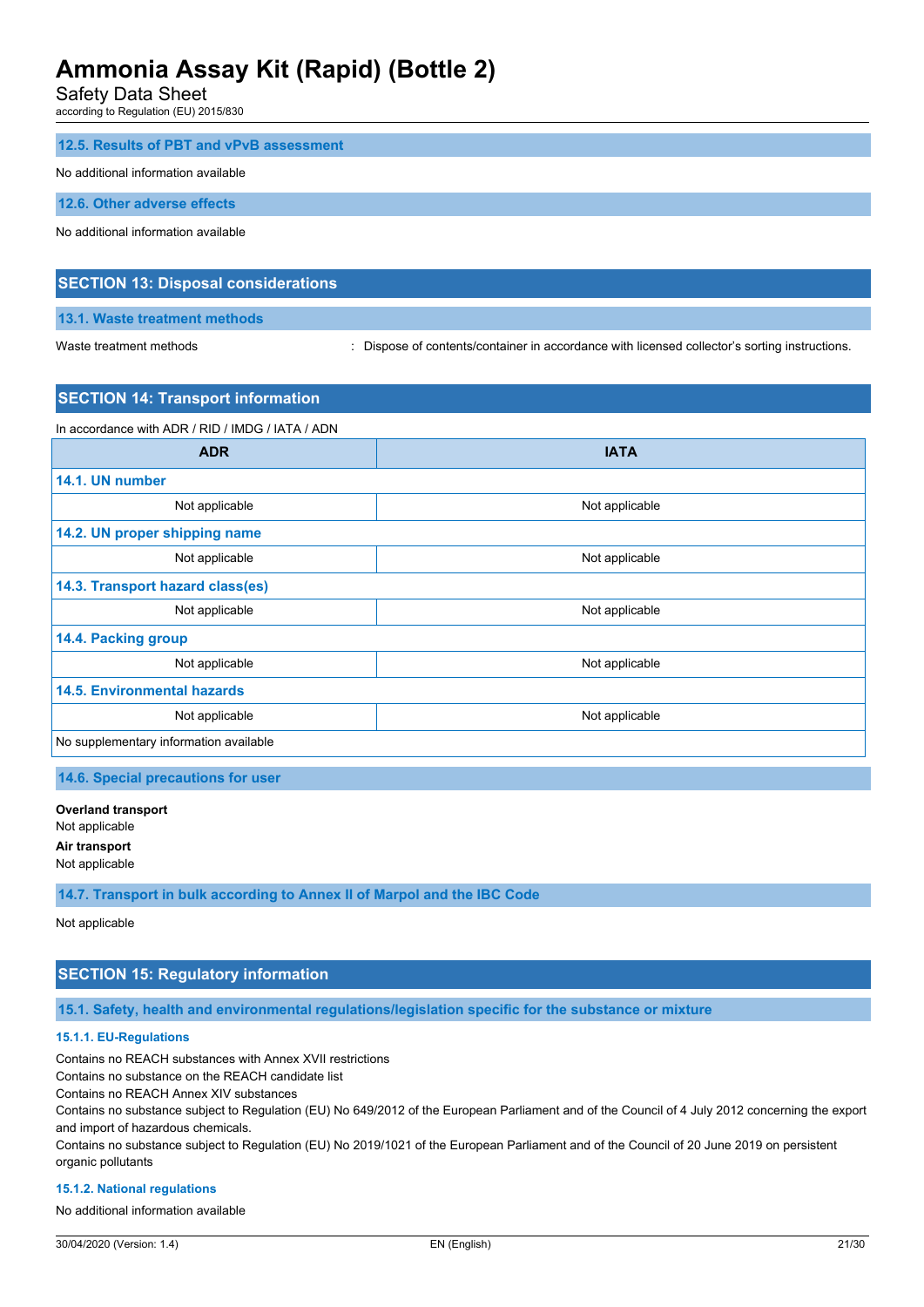Safety Data Sheet

according to Regulation (EU) 2015/830

## **15.2. Chemical safety assessment**

No chemical safety assessment has been carried out

| <b>SECTION 16: Other information</b> |                                     |  |
|--------------------------------------|-------------------------------------|--|
| Full text of H- and EUH-statements:  |                                     |  |
| Acute Tox. 4 (Dermal)                | Acute toxicity (dermal), Category 4 |  |
| Acute Tox. 4 (Oral)                  | Acute toxicity (oral), Category 4   |  |
| H302                                 | Harmful if swallowed.               |  |
| H312                                 | Harmful in contact with skin.       |  |

SDS EU (REACH Annex II)

This information is based on our current knowledge and is intended to describe the product for the purposes of health, safety and environmental requirements only. It should not therefore be construed as guaranteeing any specific property of the product.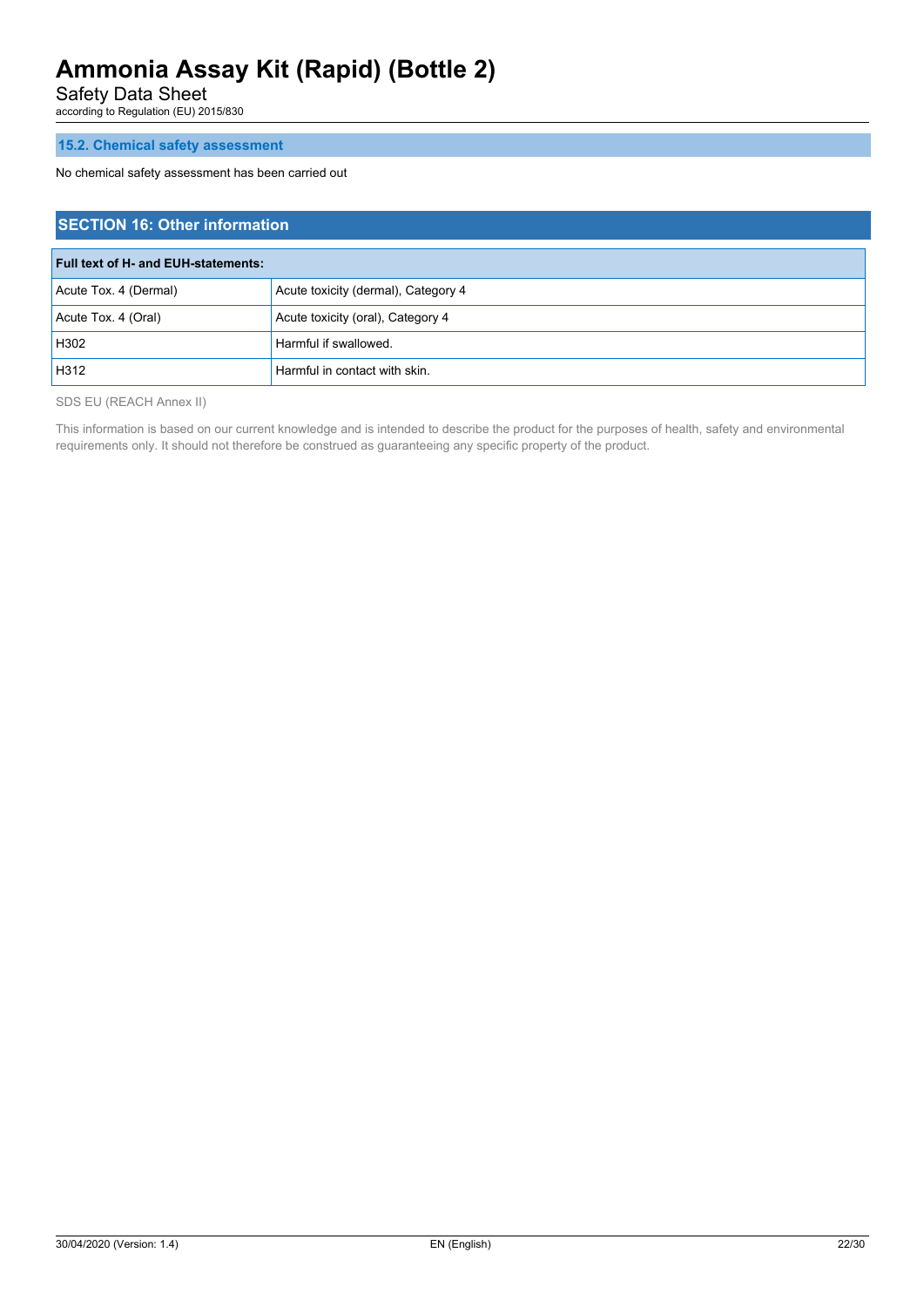

Safety Data Sheet according to Regulation (EU) 2015/830 Issue date: 05/06/2013 Revision date: 22/01/2018 Supersedes version of: 14/03/2017 Version: 1.3

## **SECTION 1: Identification of the substance/mixture and of the company/undertaking**

### **1.1. Product identifier**

| Product form | : Mixture                              |
|--------------|----------------------------------------|
| Product name | : Ammonia Assay Kit (Rapid) (Bottle 1) |
| Product code | $:$ K-AMIAR (Bottle 1)                 |

### **1.2. Relevant identified uses of the substance or mixture and uses advised against**

#### **1.2.1. Relevant identified uses**

Main use category **Example 20** and 20 and 20 and 20 and 20 and 20 and 20 and 20 and 20 and 20 and 20 and 20 and 20 and 20 and 20 and 20 and 20 and 20 and 20 and 20 and 20 and 20 and 20 and 20 and 20 and 20 and 20 and 20 an Use of the substance/mixture : Use as laboratory reagent

**1.2.2. Uses advised against**

No additional information available

**1.3. Details of the supplier of the safety data sheet**

#### **Manufacturer**

Megazyme Bray Business Park A98 YV29 Bray - Ireland T +353 12861220 - F +353 12861264 [cs@megazyme.com](mailto:cs@megazyme.com) - <www.megazyme.com>

#### **1.4. Emergency telephone number**

Emergency number **Emergency** number : +353 12861220 [9 am to 5 pm GMT - Monday to Friday]

| <b>SECTION 2: Hazards identification</b>                        |      |  |
|-----------------------------------------------------------------|------|--|
| 2.1. Classification of the substance or mixture                 |      |  |
| Classification according to Regulation (EC) No. 1272/2008 [CLP] |      |  |
| Skin corrosion/irritation, Category 2                           | H315 |  |
| Serious eye damage/eye irritation, Category 2                   | H319 |  |
| Reproductive toxicity, Category 1B                              | H360 |  |
| Full text of H statements : see section 16                      |      |  |

#### **Adverse physicochemical, human health and environmental effects**

May damage fertility or the unborn child. Causes skin irritation. Causes serious eye irritation.

### **2.2. Label elements**

#### **Labelling according to Regulation (EC) No. 1272/2008 [CLP]**

Hazard pictograms (CLP) :

Signal word (CLP) in the state of the Signal word (CLP) in the state of the state of the Signal word (CLP) Contains : imidazole

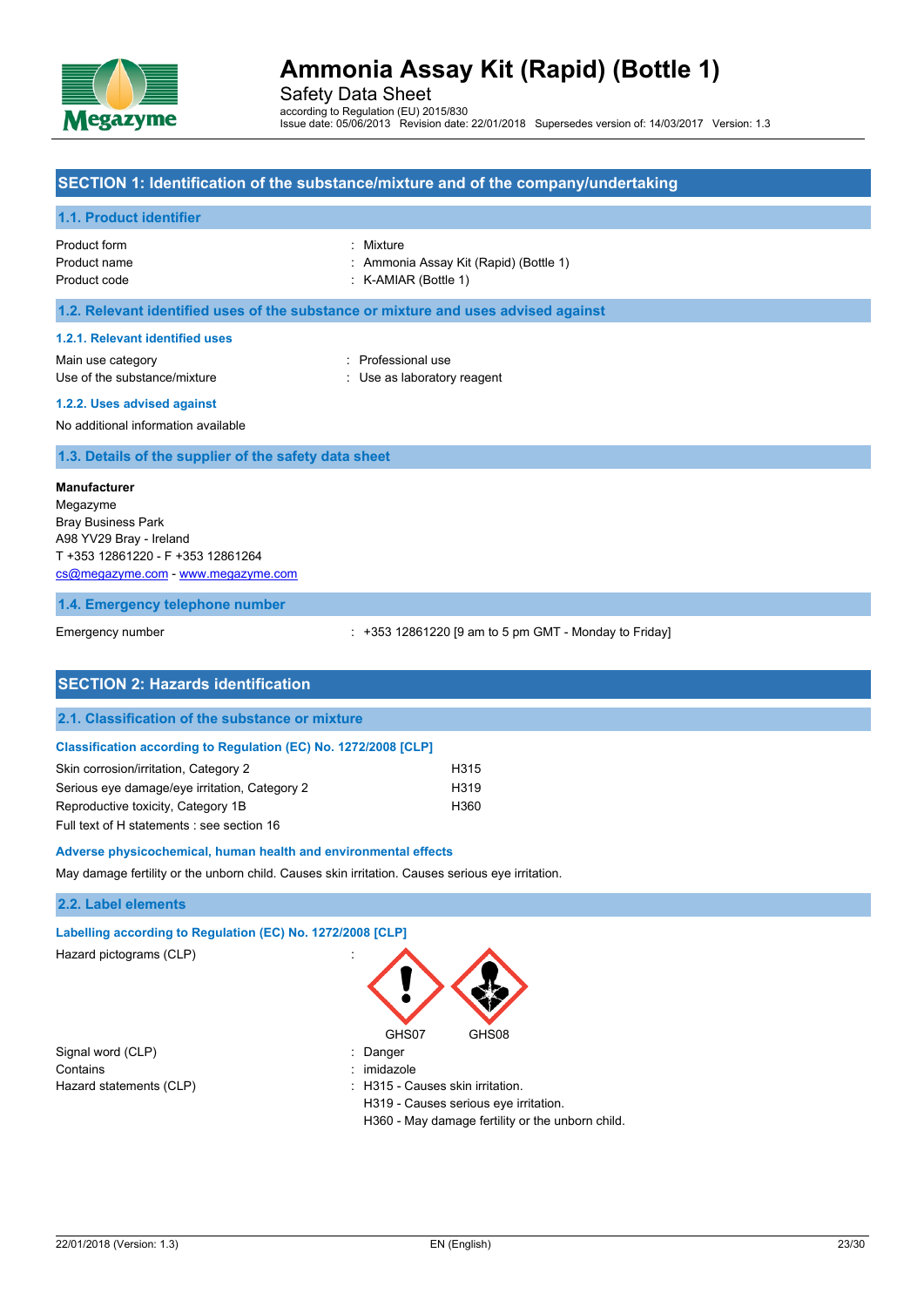Safety Data Sheet

according to Regulation (EU) 2015/830

| Precautionary statements (CLP)<br><b>EUH-statements</b>                       | : P201 - Obtain special instructions before use.<br>P202 - Do not handle until all safety precautions have been read and understood.<br>P264 - Wash hands thoroughly after handling.<br>P280 - Wear protective gloves, protective clothing, eye protection.<br>P302+P352 - IF ON SKIN: Wash with plenty of water.<br>P305+P351+P338 - IF IN EYES: Rinse cautiously with water for several minutes. Remove<br>contact lenses, if present and easy to do. Continue rinsing.<br>: EUH032 - Contact with acids liberates very toxic gas. |
|-------------------------------------------------------------------------------|--------------------------------------------------------------------------------------------------------------------------------------------------------------------------------------------------------------------------------------------------------------------------------------------------------------------------------------------------------------------------------------------------------------------------------------------------------------------------------------------------------------------------------------|
| Labelling according to: exemption for packages of a capacity of 125ml or less |                                                                                                                                                                                                                                                                                                                                                                                                                                                                                                                                      |
| Hazard pictograms (CLP)                                                       | GHS07<br>GHS08                                                                                                                                                                                                                                                                                                                                                                                                                                                                                                                       |
| Signal word (CLP)                                                             | Danger                                                                                                                                                                                                                                                                                                                                                                                                                                                                                                                               |
| Hazardous ingredients                                                         | : imidazole                                                                                                                                                                                                                                                                                                                                                                                                                                                                                                                          |
| Hazard statements (CLP)                                                       | : H360 - May damage fertility or the unborn child.                                                                                                                                                                                                                                                                                                                                                                                                                                                                                   |
| Precautionary statements (CLP)                                                | : P201 - Obtain special instructions before use.<br>P202 - Do not handle until all safety precautions have been read and understood.<br>P280 - Wear protective gloves/protective clothing/eye protection/face protection/hearing<br>protection.                                                                                                                                                                                                                                                                                      |
| <b>EUH-statements</b>                                                         | : EUH032 - Contact with acids liberates very toxic gas.                                                                                                                                                                                                                                                                                                                                                                                                                                                                              |
| 2.3. Other hazards                                                            |                                                                                                                                                                                                                                                                                                                                                                                                                                                                                                                                      |
|                                                                               |                                                                                                                                                                                                                                                                                                                                                                                                                                                                                                                                      |

No additional information available

## **SECTION 3: Composition/information on ingredients**

## **3.1. Substances**

## Not applicable

## **3.2. Mixtures**

| <b>Name</b>                                                         | <b>Product identifier</b>                                                 | $\frac{9}{6}$ | <b>Classification according to</b><br><b>Regulation (EC) No.</b><br>1272/2008 [CLP] |
|---------------------------------------------------------------------|---------------------------------------------------------------------------|---------------|-------------------------------------------------------------------------------------|
| imidazole                                                           | (CAS-No.) 288-32-4<br>(EC-No.) 206-019-2<br>(EC Index-No.) 613-319-00-0   | $1 - 5$       | Acute Tox. 4 (Oral), H302<br>Skin Corr. 1C, H314<br>Repr. 1B, H360D                 |
| sodium azide<br>substance with a Community workplace exposure limit | (CAS-No.) 26628-22-8<br>(EC-No.) 247-852-1<br>(EC Index-No.) 011-004-00-7 | < 0.1         | Acute Tox. 2 (Oral), H300<br>Aquatic Acute 1, H400<br>Aquatic Chronic 1, H410       |

Full text of H-statements: see section 16

## **SECTION 4: First aid measures**

| 4.1. Description of first aid measures                           |                                                                                                                                                                                     |
|------------------------------------------------------------------|-------------------------------------------------------------------------------------------------------------------------------------------------------------------------------------|
| First-aid measures general                                       | : IF exposed or concerned: Get medical advice/attention.                                                                                                                            |
| First-aid measures after inhalation                              | : Remove person to fresh air and keep comfortable for breathing.                                                                                                                    |
| First-aid measures after skin contact                            | : Wash skin with plenty of water. Take off contaminated clothing. If skin irritation occurs: Get<br>medical advice/attention                                                        |
| First-aid measures after eye contact                             | : Rinse cautiously with water for several minutes. Remove contact lenses, if present and easy<br>to do. Continue rinsing. If eye irritation persists: Get medical advice/attention. |
| First-aid measures after ingestion                               | : Call a poison center or a doctor if you feel unwell.                                                                                                                              |
| 4.2. Most important symptoms and effects, both acute and delayed |                                                                                                                                                                                     |
| Symptoms/effects after skin contact                              | Irritation.                                                                                                                                                                         |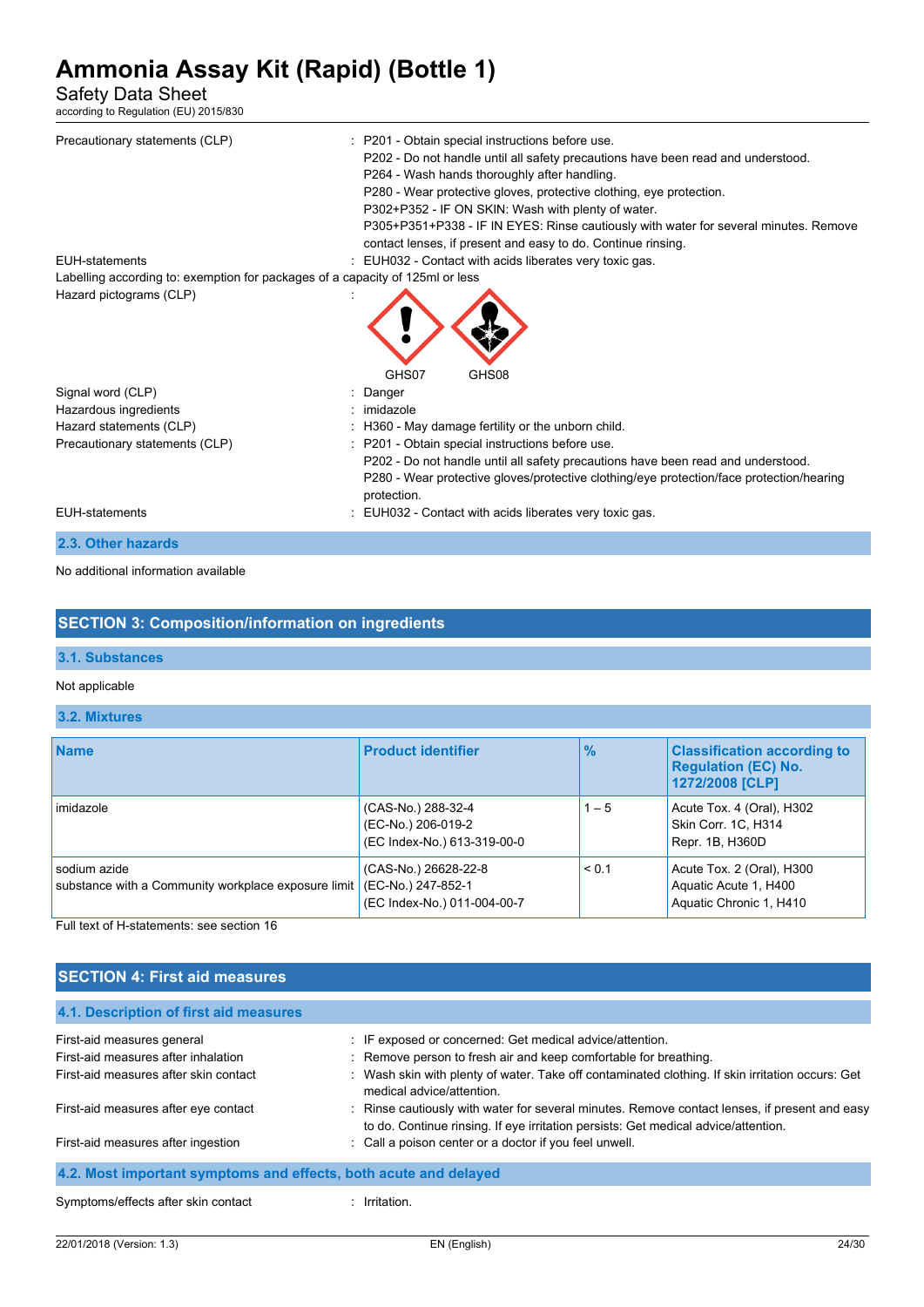Safety Data Sheet

according to Regulation (EU) 2015/830

Symptoms/effects after eye contact : Eye irritation.

**4.3. Indication of any immediate medical attention and special treatment needed**

Treat symptomatically.

| <b>SECTION 5: Firefighting measures</b>                    |                                                                                                                                             |
|------------------------------------------------------------|---------------------------------------------------------------------------------------------------------------------------------------------|
| 5.1. Extinguishing media                                   |                                                                                                                                             |
| Suitable extinguishing media                               | : Water spray. Dry powder. Foam. Carbon dioxide.                                                                                            |
| 5.2. Special hazards arising from the substance or mixture |                                                                                                                                             |
| Hazardous decomposition products in case of fire           | : Toxic fumes may be released.                                                                                                              |
| 5.3. Advice for firefighters                               |                                                                                                                                             |
| Protection during firefighting                             | : Do not attempt to take action without suitable protective equipment. Self-contained<br>breathing apparatus. Complete protective clothing. |
| <b>SECTION 6: Accidental release measures</b>              |                                                                                                                                             |

| 6.1. Personal precautions, protective equipment and emergency procedures |                                                                                                                                                                |  |
|--------------------------------------------------------------------------|----------------------------------------------------------------------------------------------------------------------------------------------------------------|--|
| 6.1.1. For non-emergency personnel<br><b>Emergency procedures</b>        | Only qualified personnel equipped with suitable protective equipment may intervene.                                                                            |  |
| 6.1.2. For emergency responders                                          |                                                                                                                                                                |  |
| Protective equipment                                                     | : Do not attempt to take action without suitable protective equipment. For further information<br>refer to section 8: "Exposure controls/personal protection". |  |

## **6.2. Environmental precautions**

Avoid release to the environment. Notify authorities if product enters sewers or public waters.

| 6.3. Methods and material for containment and cleaning up |                                                                                                                  |  |  |
|-----------------------------------------------------------|------------------------------------------------------------------------------------------------------------------|--|--|
| Methods for cleaning up                                   | : Take up liquid spill into absorbent material. Notify authorities if product enters sewers or<br>public waters. |  |  |
| Other information                                         | : Dispose of materials or solid residues at an authorized site.                                                  |  |  |
| <b>6.4. Reference to other sections</b>                   |                                                                                                                  |  |  |

For further information refer to section 13.

| <b>SECTION 7: Handling and storage</b>                            |                                                                                                                                                                                                                                                                                                                                                                                                                                                                  |
|-------------------------------------------------------------------|------------------------------------------------------------------------------------------------------------------------------------------------------------------------------------------------------------------------------------------------------------------------------------------------------------------------------------------------------------------------------------------------------------------------------------------------------------------|
| 7.1. Precautions for safe handling                                |                                                                                                                                                                                                                                                                                                                                                                                                                                                                  |
| Precautions for safe handling<br>Hygiene measures                 | Ensure good ventilation of the work station. Obtain special instructions before use. Do not<br>handle until all safety precautions have been read and understood. Wear personal<br>protective equipment. Avoid contact with skin and eyes.<br>: Separate working clothes from town clothes. Launder separately. Wash contaminated<br>clothing before reuse. Do not eat, drink or smoke when using this product. Always wash<br>hands after handling the product. |
| 7.2. Conditions for safe storage, including any incompatibilities |                                                                                                                                                                                                                                                                                                                                                                                                                                                                  |
| Storage conditions                                                | : Store locked up. Store in a well-ventilated place. Keep cool.                                                                                                                                                                                                                                                                                                                                                                                                  |
| 7.3. Specific end use(s)                                          |                                                                                                                                                                                                                                                                                                                                                                                                                                                                  |

No additional information available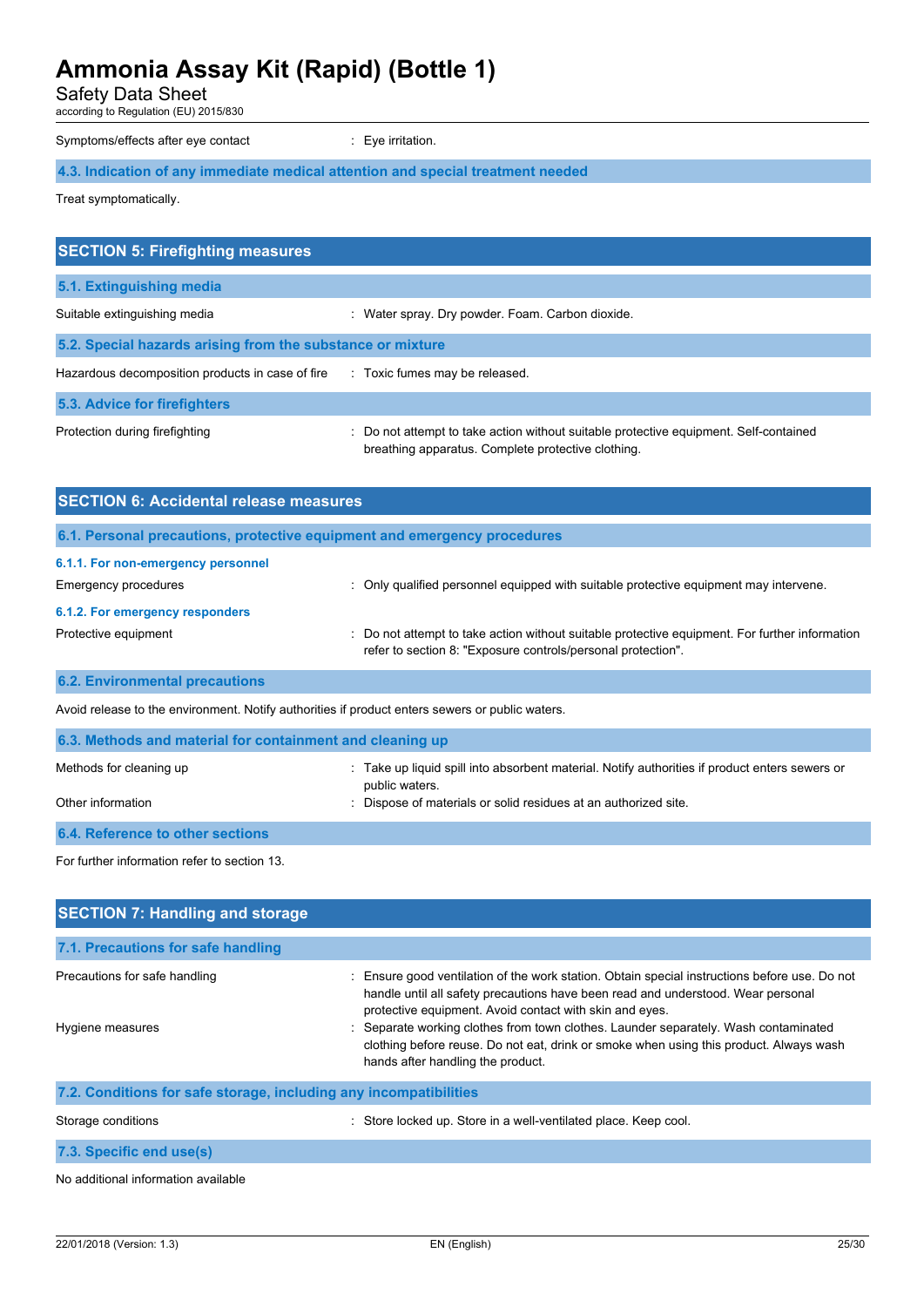Safety Data Sheet

according to Regulation (EU) 2015/830

## **SECTION 8: Exposure controls/personal protection 8.1. Control parameters sodium azide (26628-22-8) EU - Occupational Exposure Limits** Local name Sodium azide  $IOELV TWA (mg/m<sup>3</sup>)$  0.1 mg/m<sup>3</sup>  $IOELV$  STEL (mg/m<sup>3</sup>)  $0.3$  mg/m<sup>3</sup> Notes **Skinner and Skinner and Skinner** Skinner and Skinner and Skinner and Skinner and Skinner and Skinner and Skinner and Skinner and Skinner and Skinner and Skinner and Skinner and Skinner and Skinner and Skinner and Sk Regulatory reference **COMMISSION DIRECTIVE 2000/39/EC**

**8.2. Exposure controls**

### **Appropriate engineering controls:**

Ensure good ventilation of the work station.

| Hand protection:         |                      |                       |                |                    |                   |
|--------------------------|----------------------|-----------------------|----------------|--------------------|-------------------|
| <b>Protective gloves</b> |                      |                       |                |                    |                   |
| Type                     | Material             | Permeation            | Thickness (mm) | <b>Penetration</b> | <b>Standard</b>   |
| Disposable gloves        | Nitrile rubber (NBR) | $3$ ( $> 60$ minutes) |                | 2 (< 1.5)          | <b>EN ISO 374</b> |

| <b>Eye protection:</b> |         |                          |                 |
|------------------------|---------|--------------------------|-----------------|
| Safety glasses         |         |                          |                 |
| <b>Type</b>            | Use     | <b>Characteristics</b>   | <b>Standard</b> |
| Safety glasses         | Droplet | clear, With side shields | EN 174          |

| Skin and body protection:         |                 |  |
|-----------------------------------|-----------------|--|
| Wear suitable protective clothing |                 |  |
| Type                              | <b>Standard</b> |  |
| Lab coat                          |                 |  |

| <b>Respiratory protection:</b>                                   |                    |                                        |                |
|------------------------------------------------------------------|--------------------|----------------------------------------|----------------|
| [In case of inadequate ventilation] wear respiratory protection. |                    |                                        |                |
| <b>Device</b>                                                    | <b>Filter type</b> | <b>Condition</b>                       | Standard       |
| Dust mask                                                        | Type P1            | <b>Protection for Liquid particles</b> | EN 143, EN 149 |

### **Personal protective equipment symbol(s):**



**Environmental exposure controls:** Avoid release to the environment.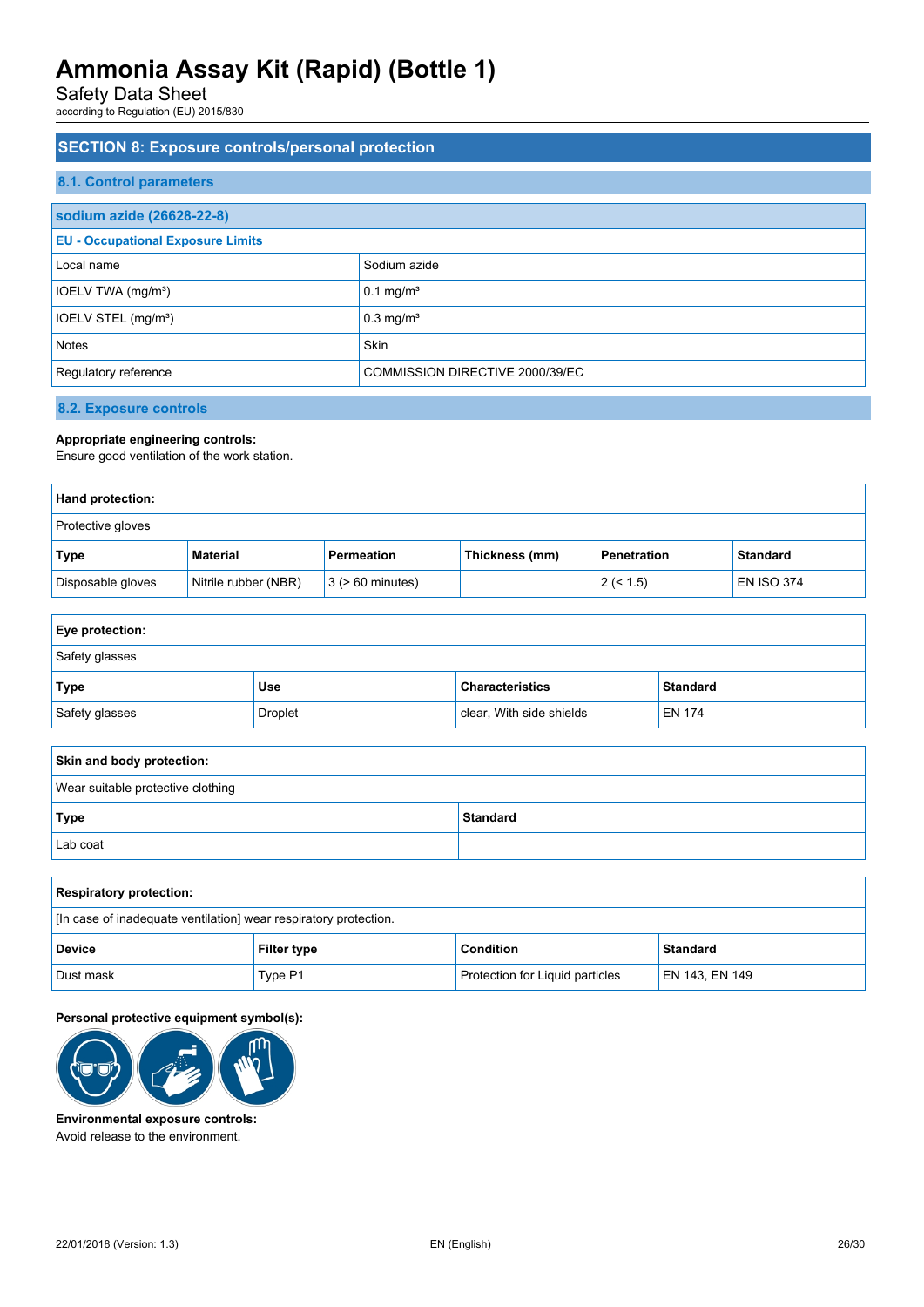Safety Data Sheet

according to Regulation (EU) 2015/830

## **SECTION 9: Physical and chemical properties**

## **9.1. Information on basic physical and chemical properties**

| Physical state                                  |   | Liquid            |
|-------------------------------------------------|---|-------------------|
| Colour                                          |   | Colourless.       |
| Odour                                           |   | None.             |
| Odour threshold                                 |   | No data available |
| рH                                              | t | 8                 |
| Relative evaporation rate (butylacetate=1)      |   | No data available |
| Melting point                                   |   | Not applicable    |
| Freezing point                                  |   | No data available |
| Boiling point                                   |   | No data available |
| Flash point                                     |   | No data available |
| Auto-ignition temperature                       |   | No data available |
| Decomposition temperature                       |   | No data available |
| Flammability (solid, gas)                       |   | Not applicable    |
| Vapour pressure                                 |   | No data available |
| Relative vapour density at 20 °C                |   | No data available |
| Relative density                                |   | No data available |
| Solubility                                      |   | Soluble in water. |
| Partition coefficient n-octanol/water (Log Pow) |   | No data available |
| Viscosity, kinematic                            |   | No data available |
| Viscosity, dynamic                              |   | No data available |
| <b>Explosive properties</b>                     |   | No data available |
| Oxidising properties                            |   | No data available |
| <b>Explosive limits</b>                         |   | No data available |

### **9.2. Other information**

No additional information available

## **SECTION 10: Stability and reactivity**

## **10.1. Reactivity**

The product is non-reactive under normal conditions of use, storage and transport.

## **10.2. Chemical stability**

Stable under normal conditions.

**10.3. Possibility of hazardous reactions**

Contact with acids liberates very toxic gas.

**10.4. Conditions to avoid**

None under recommended storage and handling conditions (see section 7).

**10.5. Incompatible materials**

### Acids.

**10.6. Hazardous decomposition products**

Under normal conditions of storage and use, hazardous decomposition products should not be produced.

| <b>SECTION 11: Toxicological information</b>                                    |                                                    |  |  |
|---------------------------------------------------------------------------------|----------------------------------------------------|--|--|
| 11.1. Information on toxicological effects                                      |                                                    |  |  |
| Acute toxicity (oral)<br>Acute toxicity (dermal)<br>Acute toxicity (inhalation) | Not classified<br>Not classified<br>Not classified |  |  |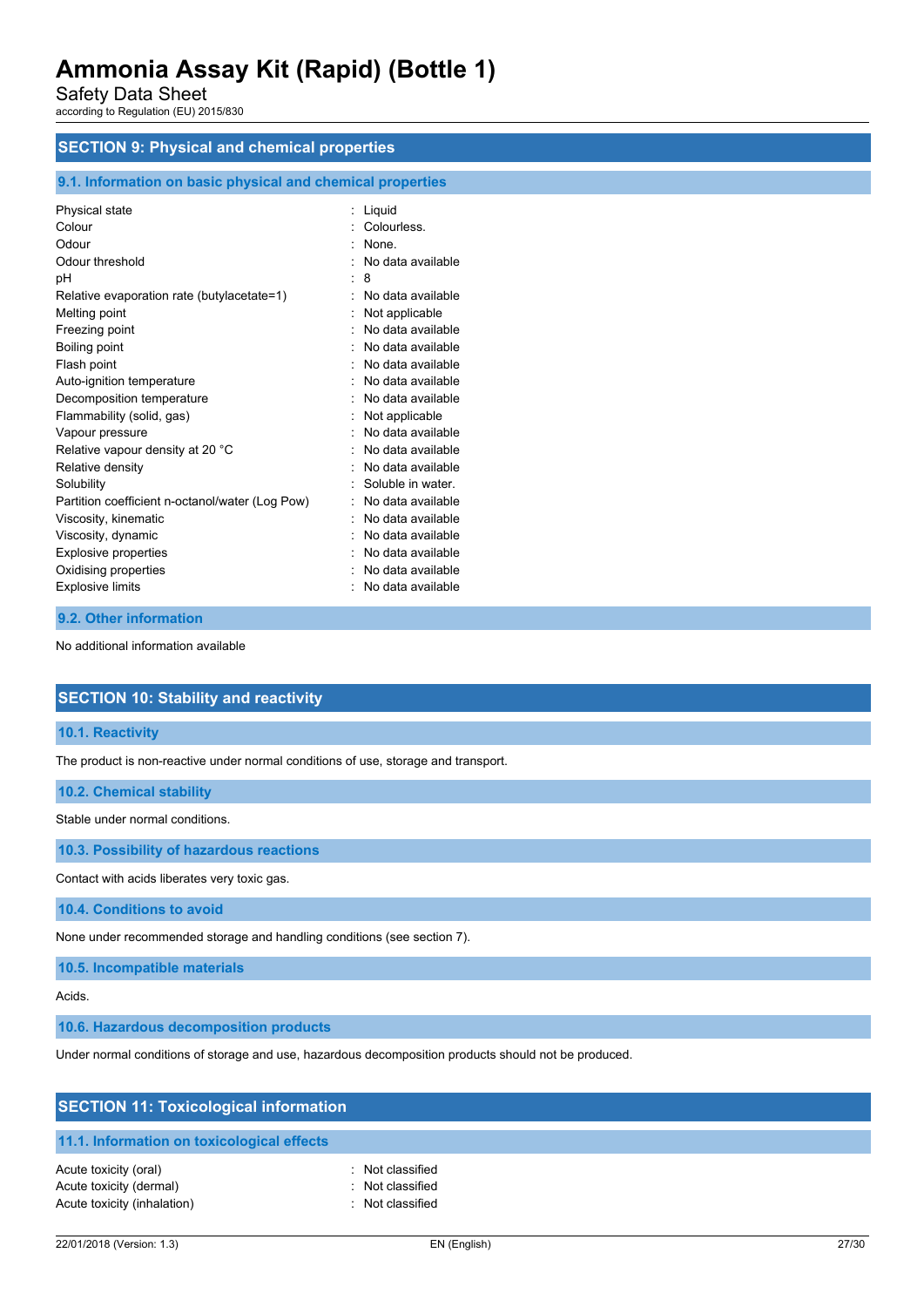Safety Data Sheet

according to Regulation (EU) 2015/830

| Skin corrosion/irritation         | : Causes skin irritation.<br>pH: 8          |
|-----------------------------------|---------------------------------------------|
| Serious eye damage/irritation     | : Causes serious eye irritation.<br>pH: 8   |
| Respiratory or skin sensitisation | : Not classified                            |
| Germ cell mutagenicity            | : Not classified                            |
| Carcinogenicity                   | : Not classified                            |
| Reproductive toxicity             | : May damage fertility or the unborn child. |
| STOT-single exposure              | : Not classified                            |
| STOT-repeated exposure            | : Not classified                            |
| Aspiration hazard                 | : Not classified                            |

| <b>SECTION 12: Ecological information</b>                    |                                                                                                                          |
|--------------------------------------------------------------|--------------------------------------------------------------------------------------------------------------------------|
| 12.1. Toxicity                                               |                                                                                                                          |
| Ecology - general                                            | The product is not considered harmful to aquatic organisms nor to cause long-term adverse<br>effects in the environment. |
| Hazardous to the aquatic environment, short-term<br>(acute)  | : Not classified                                                                                                         |
| Hazardous to the aquatic environment, long-term<br>(chronic) | : Not classified                                                                                                         |
| 12.2. Persistence and degradability                          |                                                                                                                          |
| No additional information available                          |                                                                                                                          |
| 12.3. Bioaccumulative potential                              |                                                                                                                          |
| No additional information available                          |                                                                                                                          |
| 12.4. Mobility in soil                                       |                                                                                                                          |
| No additional information available                          |                                                                                                                          |
| 12.5. Results of PBT and vPvB assessment                     |                                                                                                                          |
| No additional information available                          |                                                                                                                          |
| 12.6. Other adverse effects                                  |                                                                                                                          |
| No additional information available                          |                                                                                                                          |

## **SECTION 13: Disposal considerations**

## **13.1. Waste treatment methods**

Waste treatment methods : Dispose of contents/container in accordance with licensed collector's sorting instructions.

| <b>SECTION 14: Transport information</b>         |                |  |
|--------------------------------------------------|----------------|--|
| In accordance with ADR / RID / IMDG / IATA / ADN |                |  |
| <b>ADR</b>                                       | <b>IATA</b>    |  |
| 14.1. UN number                                  |                |  |
| Not applicable                                   | Not applicable |  |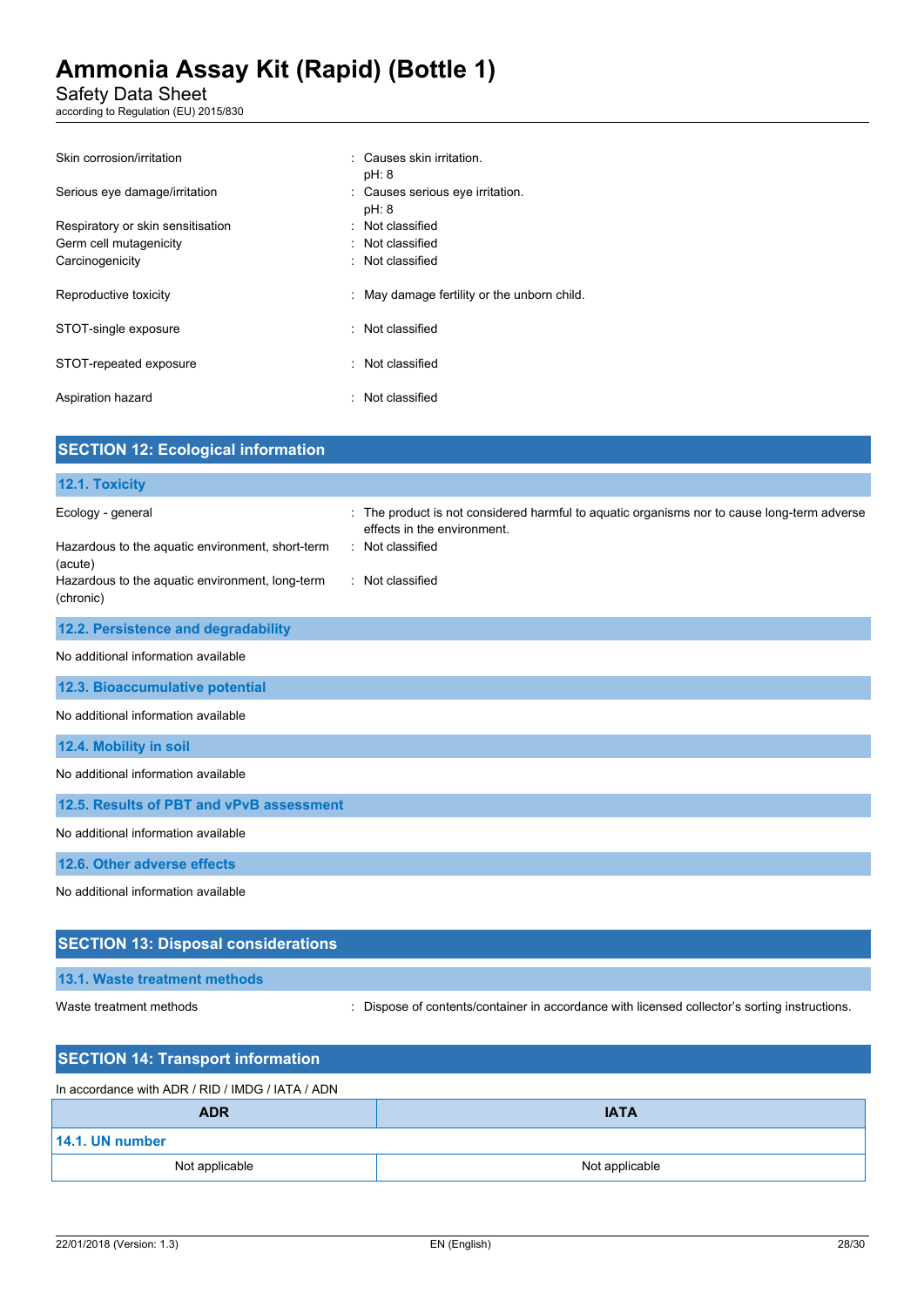Safety Data Sheet

according to Regulation (EU) 2015/830

| 14.2. UN proper shipping name          |                |  |
|----------------------------------------|----------------|--|
| Not applicable                         | Not applicable |  |
| 14.3. Transport hazard class(es)       |                |  |
| Not applicable                         | Not applicable |  |
| 14.4. Packing group                    |                |  |
| Not applicable                         | Not applicable |  |
| <b>14.5. Environmental hazards</b>     |                |  |
| Not applicable                         | Not applicable |  |
| No supplementary information available |                |  |

### **14.6. Special precautions for user**

## **Overland transport**

Not applicable

## **Air transport**

Not applicable

**14.7. Transport in bulk according to Annex II of Marpol and the IBC Code**

Not applicable

## **SECTION 15: Regulatory information**

**15.1. Safety, health and environmental regulations/legislation specific for the substance or mixture**

#### **15.1.1. EU-Regulations**

| The following restrictions are applicable according to Annex XVII of the REACH Regulation (EC) No 1907/2006: |                                      |  |
|--------------------------------------------------------------------------------------------------------------|--------------------------------------|--|
| Reference code   Applicable on                                                                               |                                      |  |
| 3(b)                                                                                                         | Ammonia Assay Kit (Rapid) (Bottle 1) |  |

Contains no substance on the REACH candidate list

Contains no REACH Annex XIV substances

Contains no substance subject to Regulation (EU) No 649/2012 of the European Parliament and of the Council of 4 July 2012 concerning the export and import of hazardous chemicals.

Contains no substance subject to Regulation (EU) No 2019/1021 of the European Parliament and of the Council of 20 June 2019 on persistent organic pollutants

#### **15.1.2. National regulations**

No additional information available

**15.2. Chemical safety assessment**

No chemical safety assessment has been carried out

## **SECTION 16: Other information**

| <b>Full text of H- and EUH-statements:</b> |                                                                   |  |
|--------------------------------------------|-------------------------------------------------------------------|--|
| Acute Tox. 2 (Oral)                        | Acute toxicity (oral), Category 2                                 |  |
| Acute Tox. 4 (Oral)                        | Acute toxicity (oral), Category 4                                 |  |
| Aquatic Acute 1                            | Hazardous to the aguatic environment - Acute Hazard, Category 1   |  |
| Aquatic Chronic 1                          | Hazardous to the aquatic environment — Chronic Hazard, Category 1 |  |
| Repr. 1B                                   | Reproductive toxicity, Category 1B                                |  |
| Skin Corr. 1C                              | Skin corrosion/irritation, Category 1, Sub-Category 1C            |  |